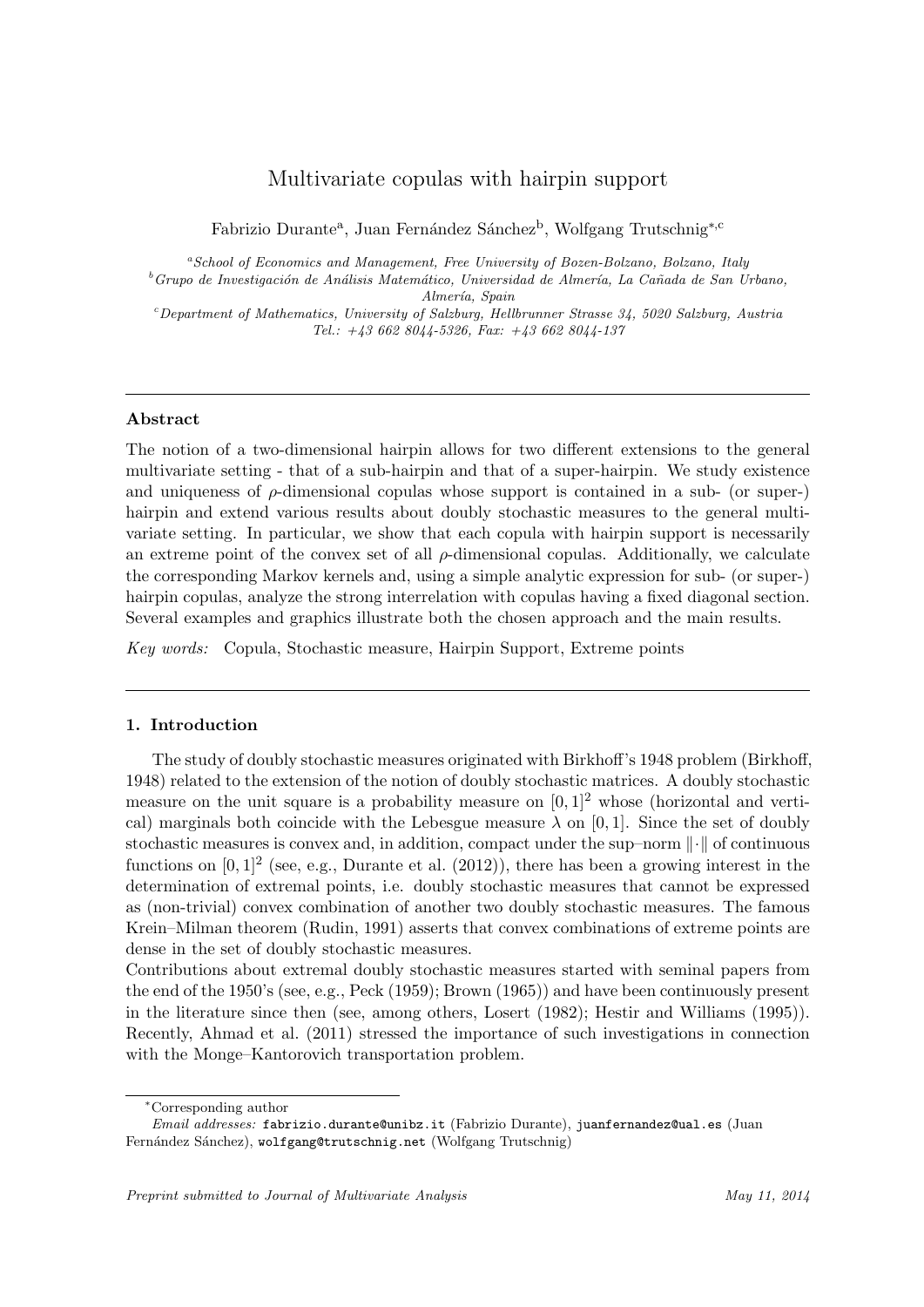From the viewpoint of applied probability and multivariate statistics, doubly stochastic measures are a class of probability measures that is in one-to-one correspondence with the class of copulas (see, e.g., Nelsen (2006)), which represent the pillars that build many multivariate stochastic models (see, e.g., Jaworski et al. (2010); Mai and Scherer (2012); Jaworski et al. (2013)). Special subclasses of extremal copulas (e.g. shuffles) often appear in several studies about the approximation of dependence structures: see, for instance, Vitale (1991); Durante et al. (2009); Mikusiński and Taylor (2010); Durante and Fernández-Sánchez (2012); Trutschnig and Fernández Sánchez (2013). In this work, we focus on the class of extremal copulas whose support is contained in a hairpin set, which is, in dimension two, the union of the graphs of two increasing homeomorphisms  $h, g$  with  $g = h^{-1}$  and  $h(x) < x$  for all  $x \in (0,1)$ . Such bivariate copulas have been considered by Seethoff and Shiflett (1977/78), and further analyzed by Sherwood and Taylor (1988), where, among other things, an existence theorem for such copulas is proved. Further constructions were also provided by Kamin'ski et al. (1987/88, 1990); Quesada Molina and Rodríguez Lallena (1994). Here, we first revisit some results concerning bivariate copulas with hairpin support by proving them in a different (and simplified) way. Afterwards we state and prove conditions for the existence and uniqueness of copulas with (sub- or super-) hairpin support in the general multivariate setting. More precisely, we consider two possible extensions of a two-dimensional hairpin to the general *ρ*-dimensional setting - that of a sub-hairpin and that of a super-hairpin - separately and, additionally, study a simple transformation mapping super-hairpin copulas to sub-hairpin ones and vice versa. To the best of the authors' knowledge, with the exception of multivariate shuffles of *M*, sub- (and super-) hairpin copulas are the first example of extreme points of  $\mathcal{C}_{\rho}$  appearing in the literature for  $\rho > 2$ .

It is worth mentioning that these constructions are connected with the problem of determining the dependence structure of a random vector  $\mathbf{X} = (X_1, \ldots, X_\rho)$  in presence of some information (e.g., the probability distribution function) about the order statistics of **X**. In fact, hairpin constructions are related to some early works about distribution functions by Rychlik (1993, 1994) and were recently reconsidered in a copula framework by Jaworski and Rychlik (2008); Jaworski (2009). For the bivariate case, it is already known that the the construction coincides with copulas with given diagonal sections as considered in Fredricks and Nelsen (1997); Nelsen and Fredricks (1997).

Finally, we would like to stress that copulas with singular support (or with singular component) gained some popularity in recent years due to their ability to conveniently describe the occurrence of joint defaults in a vector of credit risks (or lifetimes): see, for instance, Mai and Scherer (2012). In fact, under inhomogeneous marginal distribution functions the only dependence structures that are capable of including the occurrence of joint defaults (with non-zero probability) are exactly those structures that spread probability mass along graphs of functions (see, e.g., Mai and Scherer (2009, 2013a,b)). To this end, the multivariate copulas presented here (often in combination with other copulas) may provide more realistic tools for credit risk simulations.

## **2. Notation and preliminaries**

Throughout the paper  $\rho \geq 1$  will denote the dimension,  $\mathcal{B}([0,1]^{\rho})$  the Borel- $\sigma$ -field on  $[0,1]^{\rho}$ ,  $\lambda$  the Lebesgue measure on  $\mathcal{B}([0,1])$  and  $\pi_i : [0,1]^{\rho} \to [0,1]$  the projection onto coordinate *i*, i.e.  $\pi_i(x_1, \ldots, x_\rho) = x_i$ . Instead of  $\lambda$ -a.e. we will simply write a.e. in the sequel. *C*<sub>*ρ*</sub> will denote the class of *ρ*–dimensional copulas ( $ρ$   $\geq$  2),  $P_C$  the class of all *ρ*-stochastic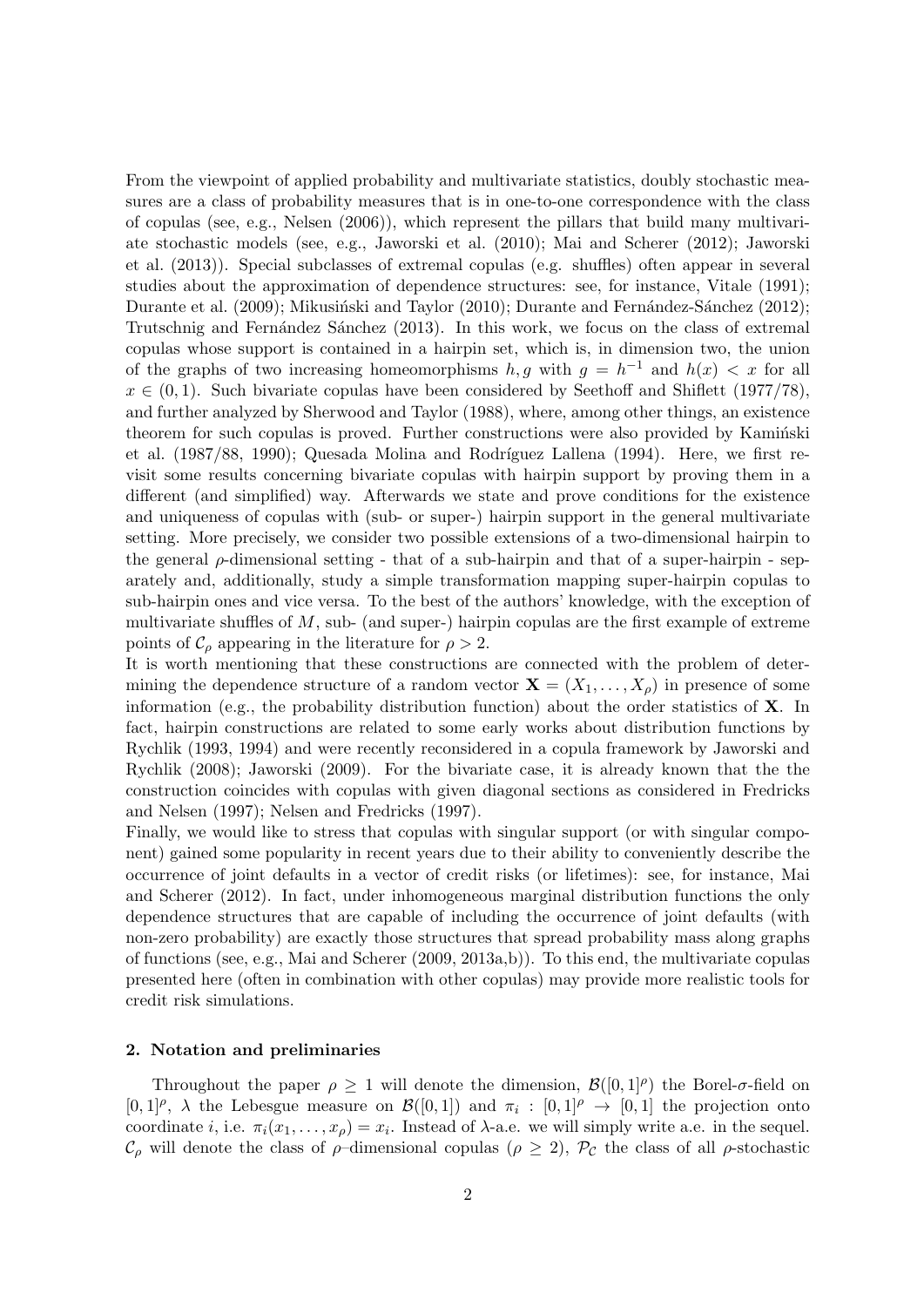measures, i.e. probability measures  $\mu$  on  $[0,1]^\rho$  for which all one-dimensional marginals  $\mu^{\pi_i}$ coincide with  $\lambda$  whereby  $\mu^{\pi_i}$  denotes the push-forward of  $\mu$  under  $\pi_i$ . By definition, the support  $Supp(A)$  of a copula *A* is the support of the corresponding  $\rho$ -stochastic measure  $\mu_A$ . We will call  $\delta$ :  $[0,1] \rightarrow [0,1]$  a *ρ*-dimensional diagonal if it has the following three properties: (a)  $\delta(t) \leq t$  for all  $t \in [0,1]$ ; (b)  $\delta(1) = 1$ ; (c)  $0 \leq \delta(t) - \delta(s) \leq \rho(t-s)$  for all  $s, t \in [0,1]$ . The set of all  $\rho$ -dimensional diagonals will be denoted by  $\mathcal{D}_{\rho}$ . According to (Cuculescu and Theodorescu, 2001, Proposition 5.1) for every  $A \in \mathcal{C}_{\rho}$ , the diagonal section  $\delta_A$  of A, given by  $\delta_A(t) = A(t, \ldots, t)$ , fulfills  $\delta_A \in \mathcal{D}_{\rho}$  and, conversely, for every  $\delta \in \mathcal{D}_{\rho}$  there exists a copula  $A \in \mathcal{C}_{\rho}$  such that  $\delta_A = \delta$ . Since diagonals are Lipschitz-continuous functions they are absolutely continuous and differentiable a.e. (see Rudin (1987)). For every  $\delta \in \mathcal{D}_2$  the *diagonal copula*  $E_{\delta}$  (see Nelsen and Fredricks (1997)) is defined by

$$
E_{\delta}(x, y) = \min\left\{x, y, \frac{\delta(x) + \delta(y)}{2}\right\}.
$$

As shown in Fernández Sánchez and Trutschnig (2014a) (also see Durante et al. (2014)) the mass of  $E_{\delta}$  is concentrated on the union of the graphs of two functions  $L, U : [0, 1] \rightarrow [0, 1]$ , defined as

$$
L(x) := \min \left\{ z \in [0,1] : g(z) \ge \delta(x) \right\}, \ \ U(x) := \max \left\{ z \in [0,1] : \delta(z) \ge g(x) \right\},\
$$

whereby  $g(x) := 2x - \delta(x)$  for every  $x \in [0, 1]$ .

A *Markov kernel* from  $\mathbb R$  to  $\mathcal{B}(\mathbb{R}^{p-1})$  is a mapping  $K : \mathbb R \times \mathcal{B}(\mathbb{R}^{p-1}) \to [0,1]$  such that  $x \mapsto K(x, B)$  is measurable for every fixed  $B \in \mathcal{B}(\mathbb{R}^{p-1})$  and  $B \mapsto K(x, B)$  is a probability measure for every fixed  $x \in \mathbb{R}$ . A Markov kernel  $K : \mathbb{R} \times \mathcal{B}(\mathbb{R}^{p-1}) \to [0,1]$  is called *regular conditional distribution of* **Y** *given*  $X$  (**Y** :  $\Omega \to \mathbb{R}^{p-1}$  and  $X : \Omega \to \mathbb{R}$  random variables on a probability space  $(\Omega, \mathcal{A}, \mathcal{P})$  if for every  $B \in \mathcal{B}(\mathbb{R}^{p-1})$ 

$$
K(X(\omega), B) = \mathbb{E}(\mathbf{1}_B \circ \mathbf{Y}|X)(\omega)
$$
\n(1)

holds  $P$ -a.s. It is well known that for each random vector  $(X, Y)$  a regular conditional distribution  $K(\cdot, \cdot)$  of **Y** given X exists, that  $K(\cdot, \cdot)$  is unique  $\mathcal{P}^{X}$ -a.s. (i.e. unique for  $\mathcal{P}^{X}$ almost all  $x \in \mathbb{R}$ ) and that  $K(\cdot, \cdot)$  only depends on  $\mathcal{P}^{X \otimes Y}$ . Thereby  $\mathcal{P}^{X}$  and  $\mathcal{P}^{X \otimes Y}$  denote the distribution of *X* and  $(X, Y)$  respectively. Hence, given  $A \in \mathcal{C}_{\rho}$ , we will denote (a version of) the regular conditional distribution of **Y** given *X* by  $K_A(\cdot, \cdot)$  and refer to  $K_A(\cdot, \cdot)$  simply as *regular conditional distribution* or *Markov kernel of A*. Note that for every  $A \in \mathcal{C}_\rho$ , its Markov kernel  $K_A(\cdot, \cdot)$ , and a Borel set  $F \in \mathcal{B}([0,1]^{\rho})$  we have (with  $F_x = \{ \mathbf{y} \in [0,1]^{\rho-1} : (x, \mathbf{y}) \in F \}$ )

$$
\int_{[0,1]} K_A(x, F_x) \, d\lambda(x) = \mu_A(F),\tag{2}
$$

so in particular

$$
\int_{[0,1]} K_A(x, G) d\lambda(x) = \lambda(G_{i_0})
$$
\n(3)

in case  $G = \times_{i=1}^{\rho-1} G_i$  and  $G_i = [0,1]$  for all  $i \neq i_0$ . On the other hand, every Markov kernel  $K : [0,1] \times \mathcal{B}(\mathbb{R}^{p-1}) \to [0,1]$  fulfilling (3) is the regular conditional distribution of a copula  $A \in \mathcal{C}_\rho$ . As a slightly more general notion we will call a mapping  $K : \mathbb{R} \times \mathcal{B}(\mathbb{R}^{\rho-1}) \to \mathbb{R}$  *signed Markov kernel* if  $x \mapsto K(x, B)$  is measurable for every fixed  $B \in \mathcal{B}(\mathbb{R}^{p-1})$  and  $B \mapsto K(x, B)$ is a finite signed measure (see Rudin (1987)) fulfilling  $K(x, [0, 1]^{p-1}) = 1$  for every fixed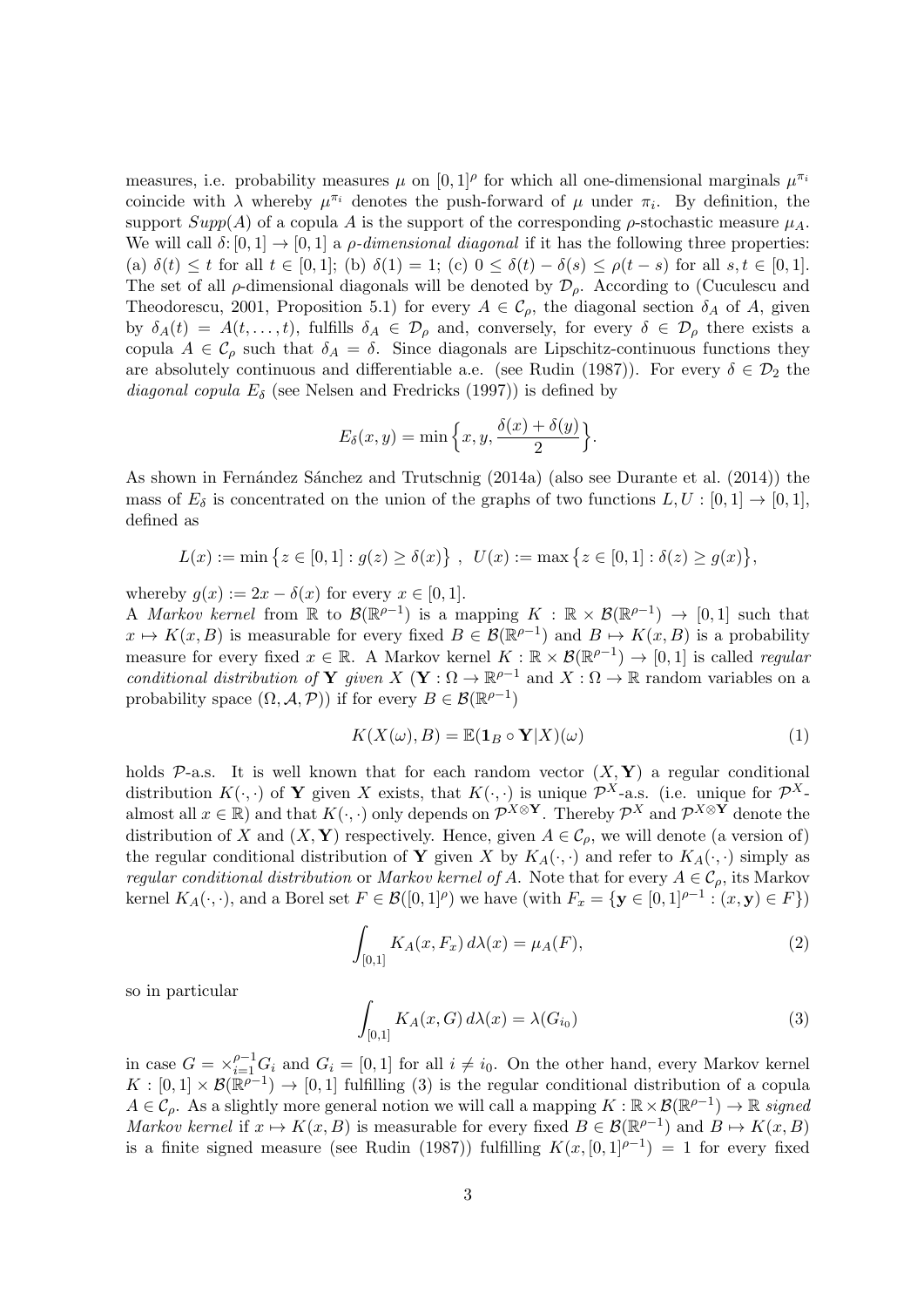$x \in \mathbb{R}$ . Every signed Markov kernel induces a signed measure on  $[0, 1]^{\rho}$  via equation (2). For more details and properties of conditional expectation and regular conditional distributions see Kallenberg (1997); Klenke (2007).

#### **3. The two-dimensional case**

Given an increasing homeomorphism  $h : [0,1] \rightarrow [0,1]$  fulfilling  $h(x) < x$  for every  $x \in (0,1)$  the (compact) set  $\Gamma^*(h) := \Gamma(h) \cup \Gamma(h^{-1})$  will be called two-dimensional *hairpin*. The class of all these homeomorphisms will be denoted by *H*. For  $h \in H$  the inverse  $h^{-1}$ is strictly increasing and fulfills  $h^{-1}(x) > x$  for every  $x \in (0,1)$ . As usual we will write  $h^{j}$  $(h^{-j})$  for the *j*-times composition of *h*  $(h^{-1})$  with itself for every *j* ∈ N and set  $h^0 := id_{[0,1]}$ . Following Nelsen and Fredricks (1997); Seethoff and Shiflett (1977/78) we will call  $A \in \mathcal{C}_2$ *two-dimensional hairpin copula* if  $Supp(A) \subseteq \Gamma^*(h)$  for some  $h \in \mathcal{H}$ . The objective of this section is to recall some results on hairpin copulas going back to Nelsen and Fredricks (1997); Seethoff and Shiflett (1977/78) before studying the general multivariate setting.

We start with the following theorem collecting some results going back to Seethoff and Shiflett  $(1977/78)$  (also see Kaminski et al.  $(1990, 1987/88)$ ) and give an alternative very simple proof using Markov kernels:

**Theorem 1.** For every  $h \in \mathcal{H}$  there is at most one copula  $A \in \mathcal{C}_2$  with  $Supp(A) \subseteq \Gamma^*(h)$ . If *such a copula exists it is necessarily symmetric and for every*  $x \in (0,1)$  *the set*  $O_x$ *, defined by*  $O_x = \bigcup_{n \in \mathbb{Z}} [h^{2n+2}(x), h^{2n+1}(x)],$  fulfills  $\lambda(O_x) = 1/2$ . Furthermore the diagonal  $\delta$  of A fulfills

$$
2h(x) = \delta(x) + \delta(h(x))
$$
\n(4)

*for every*  $x \in [0,1]$ *.* 

**Proof:** Suppose that *A* is a copula whose support is contained in  $\Gamma^*(h)$ . Then its kernel  $K_A$ has to be of the form

$$
K_A(x, F) = w(x)\mathbf{1}_F(h(x)) + (1 - w(x))\mathbf{1}_F(h^{-1}(x))
$$
\n(5)

for some Borel-measurable weight function  $w : [0,1] \rightarrow [0,1]$ . Hence for every  $y \in [0,1]$  we have  $y = \int_{[0,1]} K_A(x,[0,y]) d\lambda(x) = \int_{[0,h^{-1}(y)]} w d\lambda + \int_{[0,h(y)]} (1-w) d\lambda$ , so

$$
\int_{[h(y),h^{-1}(y)]} w d\lambda = y - h(y). \tag{6}
$$

In particular, for every  $x \in (0,1)$  and  $n \in \mathbb{Z}$ , considering  $y = h^{2n+1}(x)$  we get

$$
\int_{[h^{2n+2}(x),h^{2n}(x)]} w d\lambda = h^{2n+1}(x) - h^{2n+2}(x). \tag{7}
$$

Summing up over all  $n \in \mathbb{N}_0$  therefore directly yields

$$
\int_{[0,x]} w d\lambda = \sum_{n=1}^{\infty} (-1)^{n+1} h^n(x)
$$
\n(8)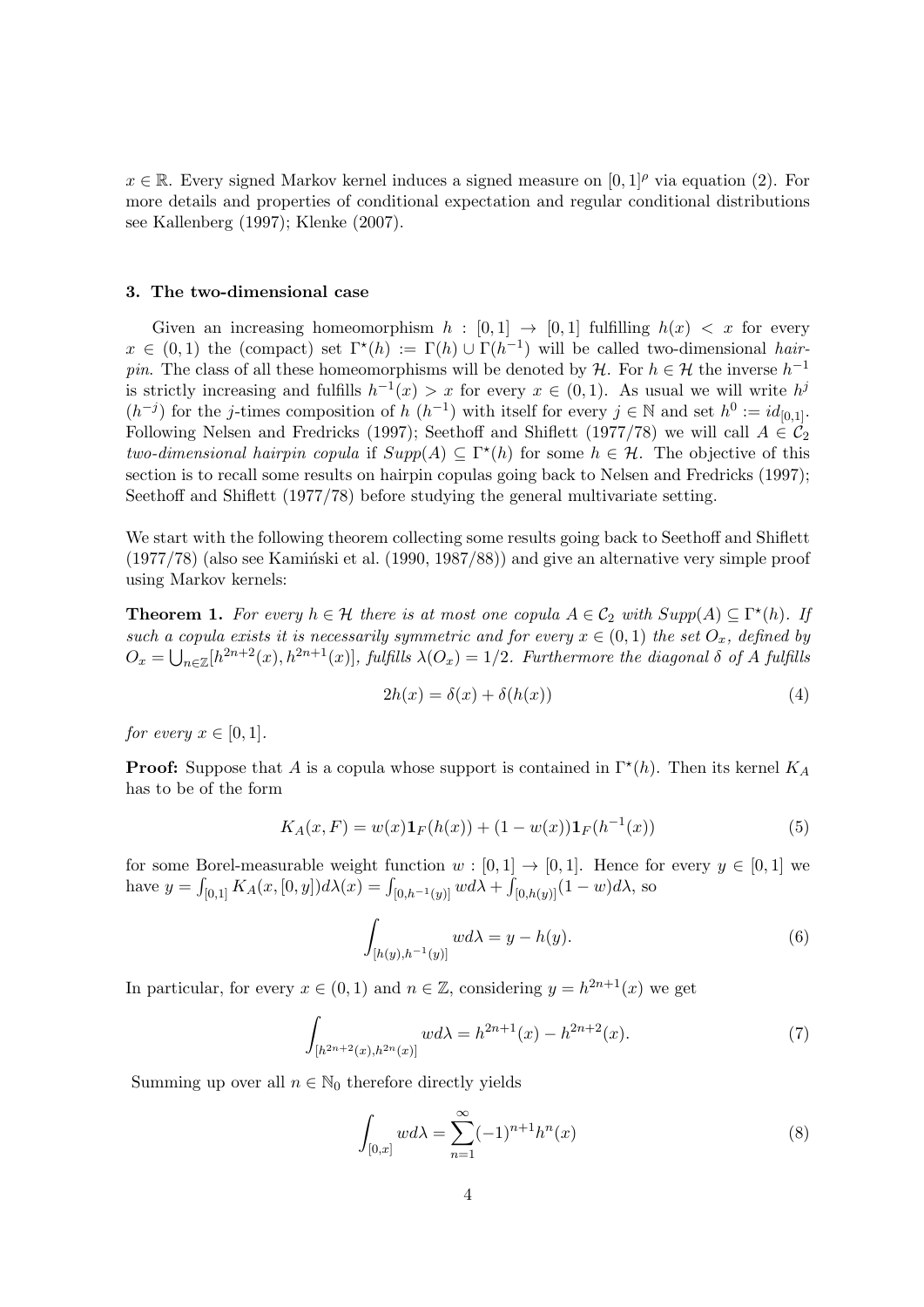for  $x \in [0, 1)$ , implying that *w* is determined uniquely by *h*, i.e. *A* is unique. If *A* was not symmetric, then  $A^t$  would be another copula with  $Supp(A^t) \subseteq \Gamma^*(h)$ . Summing up (7) over all  $n \in \mathbb{Z}$  and using symmetry directly yields  $\lambda(O_x) = 1/2$ . Since *A* is symmetric we have

$$
\frac{\delta(x)}{2} = \int_{[0,x]} w d\lambda = \int_{[0,h(x)]} (1-w) d\lambda.
$$
 (9)

for every  $y \in [0, 1]$ , from which equation (4) follows immediately

As direct consequence of Theorem 1 every hairpin copula is extreme in  $C_2$ . Interestingly, all hairpin copulas are diagonal copulas since the following result holds (see Nelsen and Fredricks  $(1997)$ :

**Theorem 2.** Suppose that  $A \in \mathcal{C}$  fulfills  $Supp(A) \subseteq \Gamma^*(h)$  for some  $h \in \mathcal{H}$  and let  $\delta_A$  denote *the corresponding diagonal. Then A coincides with*  $E_{\delta_A}$ .



Figure 1:  $\Gamma^*(h)$  for *h* from Example 3 (left) as well as a sample of size  $n = 1000$  from the diagonal copula  $E_\delta$ (right).

We will call a diagonal *strict* if, firstly,  $\delta(x) < x$  for all  $x \in (0,1)$  and, secondly,  $\delta$  and  $\delta$  : [0, 1]  $\rightarrow$  [0, 1], defined by

$$
\tilde{\delta}(x) = 2x - \delta(x) \tag{10}
$$

are strictly increasing (hence homeomorphisms). It has been shown in Nelsen and Fredricks (1997) that  $E_{\delta}$  is a hairpin copula if and only if  $\delta$  is strict.

**Example 3.** Consider the strict diagonal  $\delta(x) = x^2$ . Then  $A := E_{\delta}$  is a hairpin copula and the corresponding homeomorphism *h* is given by  $h(x) = 1 - \sqrt{1 - x^2}$ , i.e.  $\Gamma^*(h)$  is the union of two quarter-circles (see Nelsen and Fredricks (1997)). Figure 1 shows perspective plots of *A* and the function  $(x, y) \mapsto K_A(x, [0, y])$ .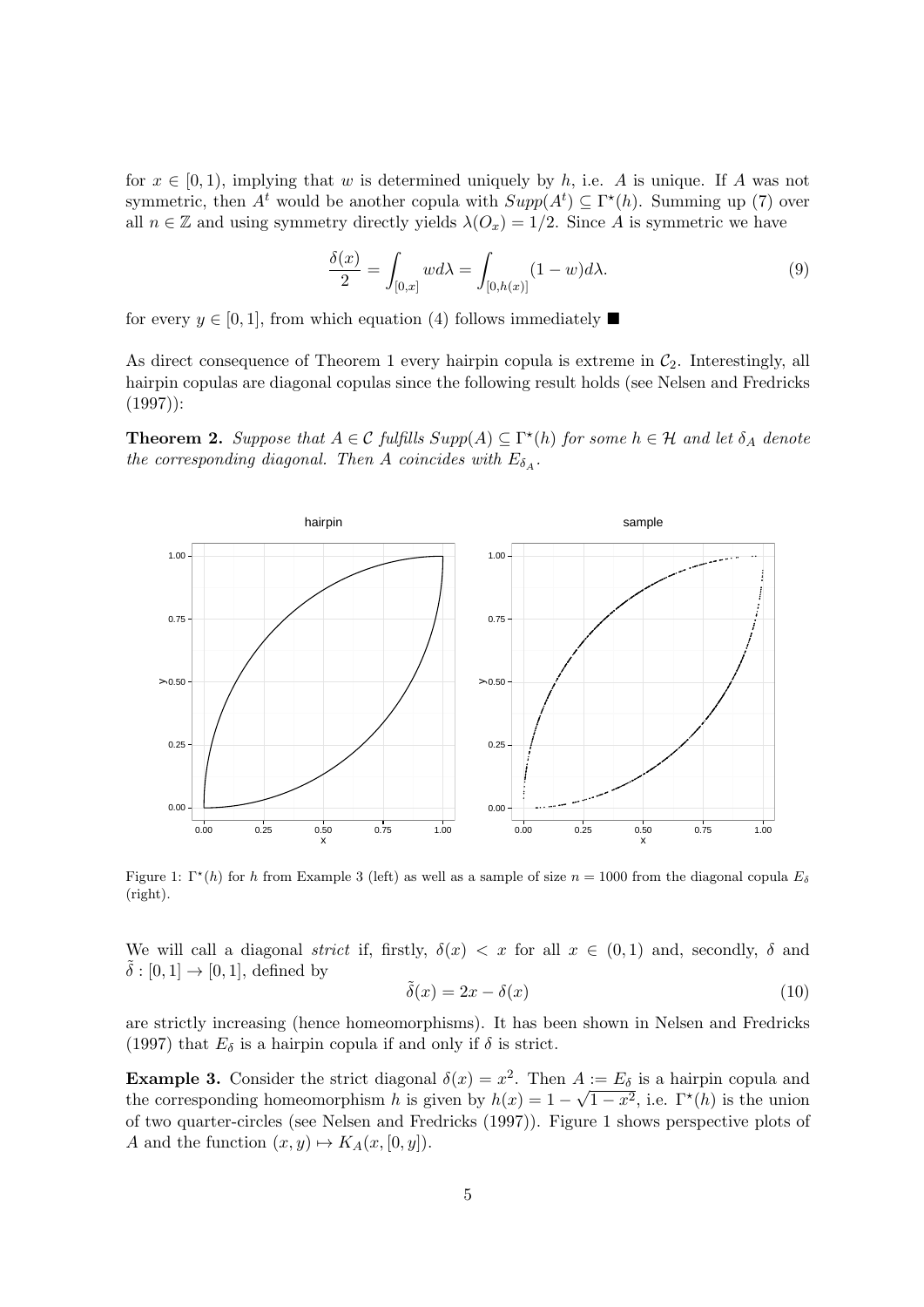We close this section with the following example showing that hairpin copulas may be proper generalized shuffles of (the upper Fréchet-Hoeffding bound)  $M$  in the sense of Durante et al.  $(2009)$  (also see Trutschnig and Fernández Sánchez  $(2013)$ ), so in particular, (mutually) completely dependent copulas (see Trutschnig (2011) and the references therein). Necessary and sufficient conditions for a shuffle of *M* to be a diagonal copula can be found in Nelsen and Fredricks (1997) and in Fernández Sánchez and Trutschnig (2014a). In the latter article, the following result was proved:

**Theorem 4.** *Suppose that*  $\delta$  *is a two-dimensional diagonal. Then the diagonal copula*  $E_{\delta}$  *is a generalized shuffle of M whose support is contained in the graph of a λ-preserving bijection*  $S : [0,1] \rightarrow [0,1]$  *fulfilling*  $S \circ S = id_{[0,1]}$  *if and only if for almost every*  $x \in [0,1]$  *either*  $\delta'(x) \in \{0, 2\}$  *or*  $\delta(x) = x$  *holds.* 



Figure 2: Completely dependent copula *A* from Example 5 whose support (red) is strictly contained in a hairpin (black).

**Example 5.** Consider the partition  $\mathfrak{Z} = \{I_1, J_1, I_2, J_2, \ldots\}$  of [0, 1], whereby

$$
I_n = \left[1 - \frac{1}{2^n}, 1 - \frac{1}{2^{n+1}}\right]
$$
 and  $J_n = \left[\frac{1}{2^{n+1}}, \frac{1}{2^n}\right]$ 

for every  $n \in \mathbb{N}$ , and the ordinal sum (see Nelsen (2006)) of the copula  $E_{\delta_W}$  with respect to 3, whereby  $\delta_W$  denotes the diagonal of the lower Fréchet-Hoeffding bound *W*. Figure 2 depicts a hairpin  $\Gamma^*(h)$  in black and the support of the corresponding ordinal sum in red. It follows immediately from the construction that *A* is a generalized shuffle of *M*. As hairpin copula *A* is an extreme point in  $C_2$  - the corresponding diagonal is an extreme point in the convex set *D*<sup>2</sup> (also see Jaworski and Rychlik (2008)).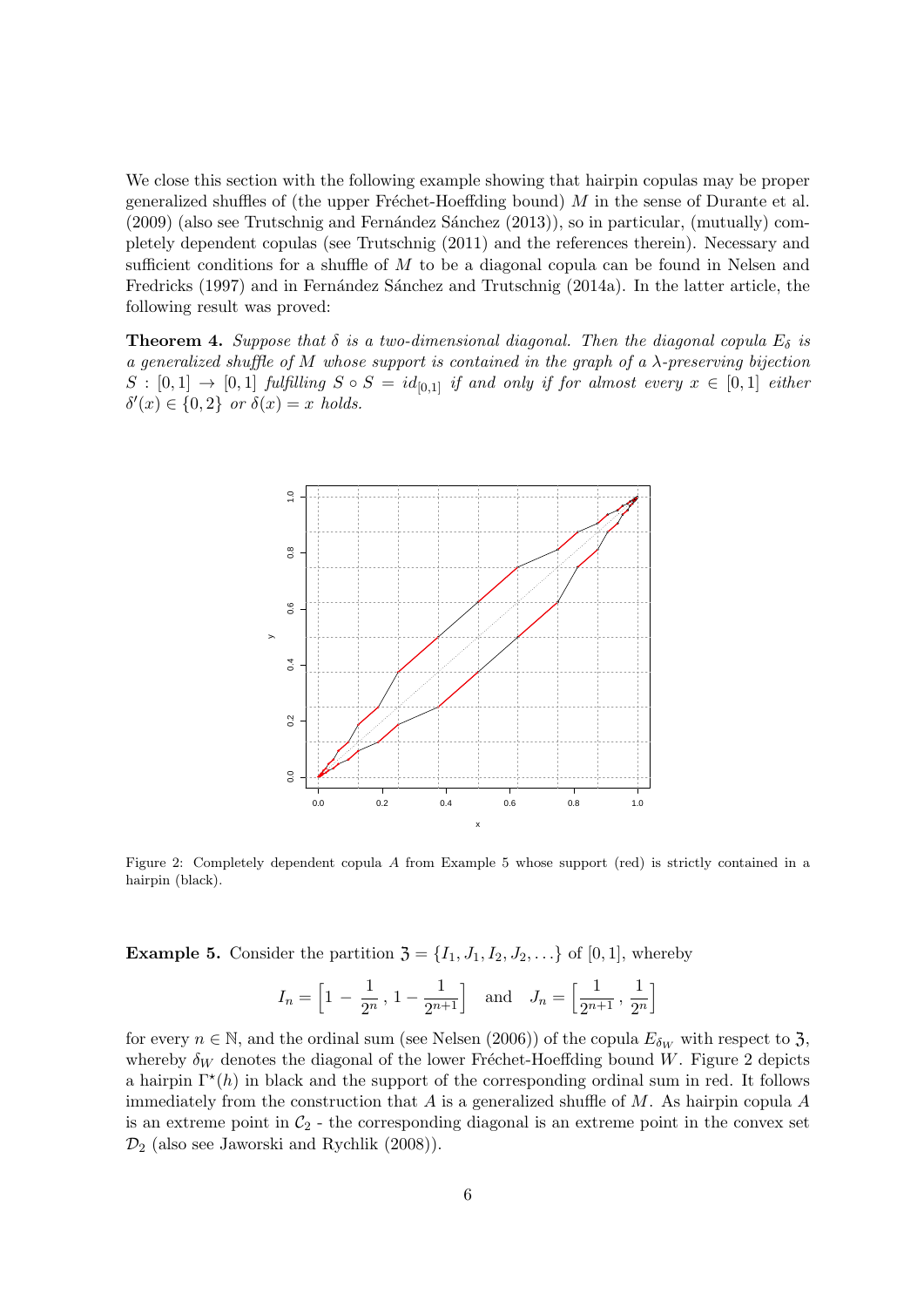#### **4. The general multivariate case**

We will now concentrate on the case of dimension  $\rho \geq 3$  and start with the first possible extension of the notion of hairpins (the alternative will be studied afterwards): For every  $h \in \mathcal{H}$  and every  $i \in \{1, \ldots, \rho\}$  define

$$
\Gamma^{i}(h) := \{(x, \ldots, x, h(x), x, \ldots, x) : x \in [0, 1]\},\
$$

whereby  $h(x)$  occupies the *i*-th position. Then the (compact) set  $\Gamma^*(h) := \bigcup_{i=1}^{\rho} \Gamma^i(h)$  will be called a *ρ-dimensional sub-hairpin*. As in the two-dimensional case we will show in the sequel that for each *ρ*-dimensional sub-hairpin  $\Gamma^*(h)$  there exists at most one copula  $A \in \mathcal{C}_{\rho}$  with  $Supp(A) \subseteq \Gamma^*(h)$ . We will call  $A \in \mathcal{C}_\rho$  a  $\rho$ *-dimensional sub-hairpin copula* if  $Supp(A) \subseteq \Gamma^*(h)$ for some  $h \in \mathcal{H}$ .

Whenever  $A \in \mathcal{C}_{\rho}$  with  $Supp(A) \subseteq \Gamma^*(h)$  exists we will write

$$
F_i(x) := \mu_A([0, x]^\rho \cap \Gamma^i(h)) \tag{11}
$$

for every  $x \in [0,1]$  and  $i \in \{1,\ldots,\rho\}$ , whereby  $\mu_A$  denotes the corresponding  $\rho$ -stochastic measure.

**Lemma 6.** *Suppose that*  $h \in \mathcal{H}$  *and that there exists a copula*  $A \in \mathcal{C}_{\rho}$  *with*  $Supp(A) \subseteq \Gamma^*(h)$ *. Then all functions Fi, defined according to equation (11), coincide.*

**Proof:** Since A is a copula, each distribution function  $F_i$  is Lipschitz continuous, hence absolutely continuous, and fulfills  $F_i(0) = 0$ . For each  $x \in [0, 1]$  we have

$$
h(x) = \mu_A([0, h(x)] \times [0, 1]^{p-1}) = \sum_{j=1}^{\rho} \mu_A(([0, h(x)] \times [0, 1]^{p-1}) \cap \Gamma^j(h))
$$
  
= 
$$
\mu_A\left(\underbrace{([0, h(x)] \times [0, 1]^{p-1}) \cap \Gamma^1(h)}_{[0, x]^p \cap \Gamma^1(h)}\right) + \sum_{j=2}^{\rho} \mu_A\left(\underbrace{([0, h(x)] \times [0, 1]^{p-1}) \cap \Gamma^j(h)}_{[0, h(x)]^p \cap \Gamma^j(h)}\right)
$$
  
= 
$$
F_1(x) + \sum_{j=2}^{\rho} F_j(h(x)).
$$

Analogous arguments show that for each  $i \in \{1, \ldots, \rho\}$  and  $x \in [0, 1]$  we have

$$
h(x) = F_i(x) + \sum_{j \neq i}^{\rho} F_j(h(x)).
$$
\n(12)

Considering Equation (12) for  $i_1, i_2$  with  $i_1 \neq i_2$  yields  $F_{i_2}(x) - F_{i_1}(x) = F_{i_2}(h(x)) - F_{i_1}(h(x))$ for every  $x \in [0, 1]$ . Taking into account that  $\lim_{n\to\infty} h^n(x) = 0$  holds for every  $x \in [0, 1)$  and using continuity of all  $F_i$  therefore shows  $F_{i_2} = F_{i_1}$ .

**Theorem 7.** Suppose that  $h \in \mathcal{H}$ . Then there exists at most one copula  $A \in \mathcal{C}_\rho$  with  $Supp(A) \subseteq \Gamma^*(h)$ . Furthermore the function  $F := F_i$  from equation (11) can be expressed in *terms of h as*

$$
F(x) = \sum_{j=0}^{\infty} (-1)^j \frac{h^{-j}(x)}{(\rho - 1)^{j+1}}.
$$
\n(13)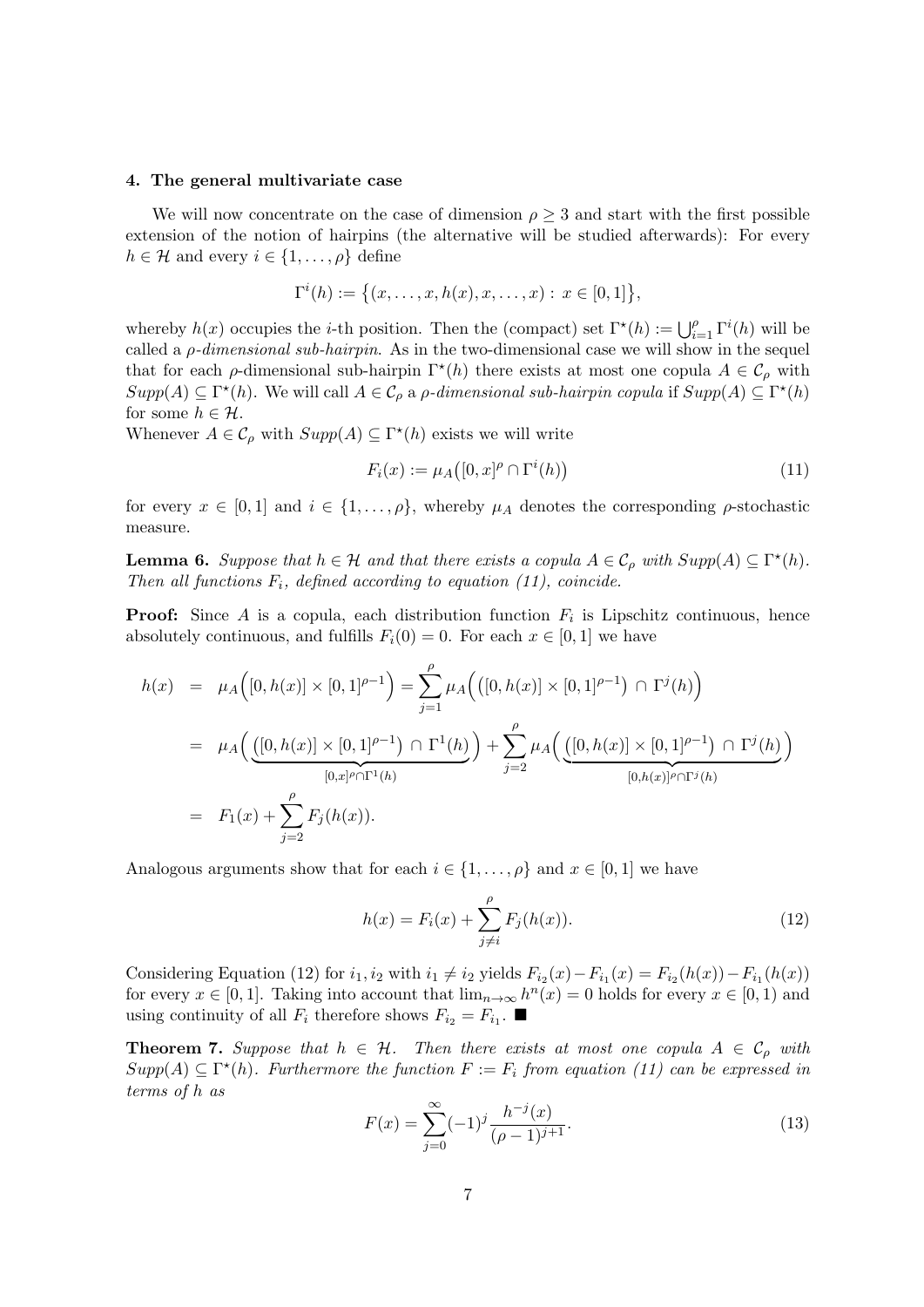**Proof:** Since we have  $F = F_i$  for all  $i \in \{1, \ldots, \rho\}$  equation (12) reduces to

$$
h(z) = F(z) + (\rho - 1)F(h(z)).
$$
\n(14)

for all  $z \in [0, 1]$ . Considering  $h(z) = x$  yields

$$
F(x) = \frac{x}{\rho - 1} - \frac{F(h^{-1}(x))}{\rho - 1}
$$
\n(15)

from which equation (13) directly follows. Having this, uniqueness of the copula *A* is clear. Е

**Corollary 8.** *If for*  $h \in \mathcal{H}$  *a copula*  $A$  *with*  $Supp(A) \subseteq \Gamma^*(h)$  *exists, then it is an extreme point of*  $\mathcal{C}_\rho$ *.* 

Corollary 8 assures that, for given  $h \in \mathcal{H}$ , there is at most one copula fulfilling  $Supp(A) \subseteq$ Γ *⋆* (*h*) but gives no conditions (*h* has to fulfill) under which such a copula really exists. In Theorem 13, however, we will state a simple sufficient condition, based on which we show the existence of sub-hairpin copulas.

**Remark 9.** As a direct consequence of Theorem 7, we will write *A<sup>h</sup>* for the unique copula whose support is contained in  $\Gamma^*(h)$  (if it exists). Since all  $F_i$  coincide, the diagonal  $\delta_{A^h}$  of *A<sup>h</sup>* can be expressed as

$$
\delta_{A^h}(x) = \rho F(x) = \rho \sum_{j=0}^{\infty} (-1)^j \frac{h^{-j}(x)}{(\rho - 1)^{j+1}}.
$$
\n(16)

Note that, contrary to the two-dimensional case described in equation  $(8)$ , the series in  $(16)$ converges absolutely and uniformly on [0*,* 1].

As in the previous section we can easily calculate the Markov kernel *KA<sup>h</sup>* of the sub-hairpin copula *A<sup>h</sup>* .

**Theorem 10.** *Suppose that*  $h \in H$ *, that*  $\delta \in \mathcal{D}_{\rho}$  *and that*  $F := \frac{1}{\rho} \delta$  *fulfills equation (14) for every*  $z \in [0,1]$ *. Furthermore let*  $w : [0,1] \to [0,1]$  *be a measurable function fulfilling*  $w = F'$ *a.e. Then*  $K : [0,1] \times \mathcal{B}([0,1]^{p-1}) \to \mathbb{R}$ *, defined by* 

$$
K(x, G) = \mathbf{1}_G(h^{-1}(x), \dots, h^{-1}(x))\left(1 - (\rho - 1)w(x)\right) + \sum_{i=2}^{\rho} \mathbf{1}_G(x, \dots, x, \underbrace{h(x)}_{(i-1)-th \ coordinate}, x, \dots, x)w(x),
$$
\n(17)

*is a signed Markov kernel whose corresponding signed measure µ is ρ-stochastic. The support* (*of the Jordan decomposition*) of  $\mu$  *is contained in*  $\Gamma^*(h)$ *.* 

**Proof:** Obviously K is a signed Markov kernel that concentrates the negative mass (if any) on  $\Gamma^1(h)$ . It suffices to prove that the induced signed measure  $\mu$  is  $\rho$ -stochastic. In fact, if  $G := [0, y] \times [0, 1]^{p-2}$  for some  $y \in [0, 1]$ , then, using equations (14) and (15), we have

$$
\int_{[0,1]} K(x, G) d\lambda(x) = \int_{[0,1]} \mathbf{1}_{[0,h(y)]}(x) (1 - (\rho - 1)w(x)) d\lambda(x) + \int_{[0,1]} \mathbf{1}_{[0,h^{-1}(y)]}(x)w(x) d\lambda(x)
$$
  
+ (\rho - 2) \int\_{[0,1]} \mathbf{1}\_{[0,y]}(x)w(x) d\lambda(x)  
= h(y) - (\rho - 1)F(h(y)) + F(h^{-1}(y)) + (\rho - 2)F(y)  
= (\rho - 1)F(y) + F(h^{-1}(y)) = y.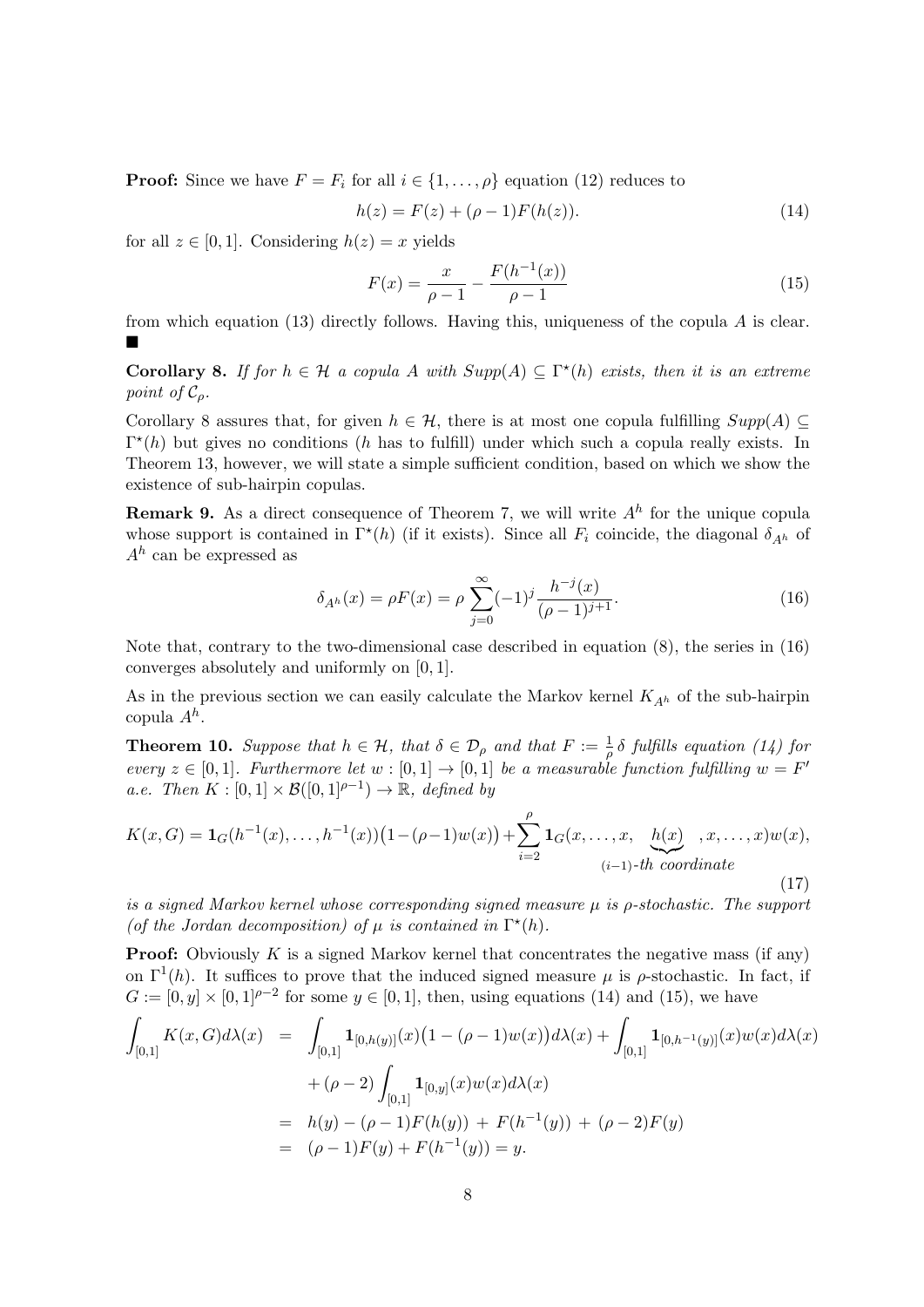Sets *G* of the form  $G := [0, 1] \times \cdots \times [0, y] \times [0, 1] \times \cdots \times [0, 1]$  can be handled analogously.

In case of  $F' \leq \frac{1}{a}$  $\frac{1}{\rho-1}$  a.e., *K* according to equation (17) is a Markov kernel and the induced (probability) measure is *ρ*-stochastic. We will come back to this condition after proving that *ρ*-dimensional sub-hairpin copulas may be expressed in a similar (but not identical) way as diagonal copulas studied by Jaworski (2009). In the sequel *τ* will denote the cyclic permutation  $\tau : \{1, \ldots, \rho\} \to \{1, \ldots, \rho\}$ , defined by  $\tau(i) = i + 1 \pmod{\rho}$ .

**Theorem 11.** *Suppose that*  $h \in \mathcal{H}$  *and that*  $A^h \in \mathcal{C}_\rho$  *exists. Then*  $A^h$  *is given by* 

$$
A^{h}(x_{1},...,x_{\rho}) = \frac{1}{\rho} \sum_{i=1}^{\rho} \min \left\{ \delta_{A^{h}}(x_{\tau^{i}(1)}), \ldots, \delta_{A^{h}}(x_{\tau^{i}(\rho-1)}), \, \rho x_{\tau^{i}(\rho)} - (\rho - 1)\delta_{A^{h}}(x_{\tau^{i}(\rho)}) \right\} (18)
$$

*for all*  $x_1, \ldots, x_p \in [0, 1]$ *.* 

**Proof:** For every  $i \in \{1, ..., \rho\}$  and  $G \in \mathcal{B}([0,1]^{\rho})$  define  $\mu_i(G) := \mu_{A^h}(G \cap \Gamma^i(h))$  and set  $\hat{\mu}_i := \rho \mu_i$ . Then  $\hat{\mu}_i$  is a probability measure. We will calculate the marginals of  $\hat{\mu}_i$ . Letting  $\pi_j : [0,1]^{\rho} \to [0,1]$  denote the projection onto the *j*-th coordinate for every  $j \in \{1,\ldots,\rho\}$  we have the following: If  $j = i$  then

$$
\hat{\mu_i}^{\pi_i}([0, x]) = \rho \mu_A(([0, 1]^{i-1} \times [0, x] \times [0, 1]^{\rho - i}) \cap \Gamma^i(h)) = \rho F(h^{-1}x) = \rho x - \rho(\rho - 1)F(x),
$$

and in case of  $j \neq i$  we get

$$
\hat{\mu_i}^{\pi_j}([0, x]) = \rho \mu_A \Big( \big( [0, 1]^{j-1} \times [0, x] \times [0, 1]^{p-j} \big) \cap \Gamma^i(h) \Big) = \rho F(x).
$$

Since  $\hat{\mu}_i$  has mass only on  $\Gamma^i(h)$ , Sklar's theorem (also see Scarsini (1989)) implies

$$
\hat{\mu}_i\big(\times_{j=1}^{\rho} [0,x_j]\big) = \min \big\{\rho F(x_{\tau^i(1)}),\ldots,\rho F(x_{\tau^i(\rho-1)}),\,\rho x_{\tau^i(\rho)} - \rho(\rho-1)F(x_{\tau^i(\rho)})\big\}.
$$

Considering  $\mu_{A^h} = \frac{1}{\rho}$  $\frac{1}{\rho} \sum_{i=1}^{\rho} \hat{\mu}_i$  as well as  $\delta_{A^h} = \rho F$  completes the proof.

As a consequence, for  $A^h$  to be a copula, the condition  $\delta' \leq \frac{\rho}{\delta}$  $\frac{\rho}{\rho - 1}$  a.e. must hold. Conversely, if  $\delta' \leq \frac{\rho}{\rho - \rho}$  $\frac{\rho}{\rho-1}$  a.e. holds, then the right-hand-side of equation (18) is a copula:

**Theorem 12.** *Suppose that*  $\delta$  *is a p-dimensional diagonal fulfilling*  $\delta' \leq \frac{\rho}{\delta - 1}$ *ρ−*1 *a.e., then*

$$
H_{\delta}(x_1, ..., x_{\rho}) = \frac{1}{\rho} \sum_{i=1}^{\rho} \min \left\{ \delta(x_{\tau^i(1)}), ..., \delta(x_{\tau^i(\rho-1)}), \rho x_{\tau^i(\rho)} - (\rho - 1) \delta(x_{\tau^i(\rho)}) \right\}
$$

*is a copula with diagonal*  $\delta$ .

**Proof:** Since the functions  $x \mapsto \delta(x)$  and  $x \mapsto \rho x - (\rho - 1)\delta(x)$  are absolutely continuous distribution functions the theorem directly follows from Sklar's theorem.  $\blacksquare$ 

Based on Theorem 12 we can finally prove the existence of copulas whose support are *ρ*dimensional hairpins: It is straightforward to verify that  $\mathcal{D}_{\rho}$  contains diagonals  $\delta$  such that firstly,  $\delta(x) < x$  for all  $x \in (0,1)$ , and, secondly,  $\delta$  and the function  $\delta : [0,1] \to [0,1]$ , defined by

$$
\tilde{\delta}(x) = \rho x - (\rho - 1)\delta(x) \tag{19}
$$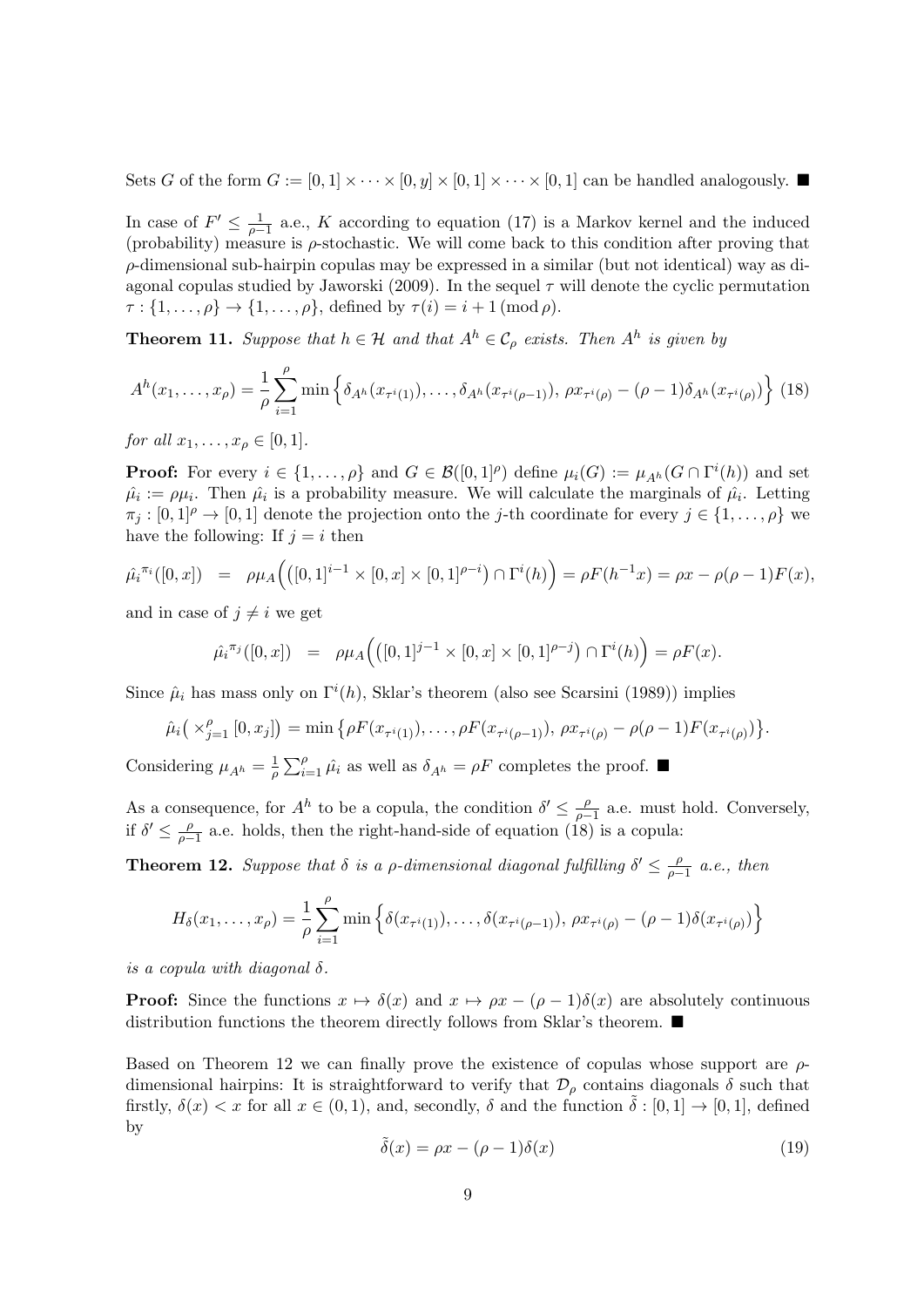are strictly increasing (hence homeomorphisms). We will refer to such  $\delta$  as *strict* in the sequel. Suppose now that  $\delta \in \mathcal{D}_{\rho}$  is strict and set  $h^{-1} = \delta^{-1} \circ \tilde{\delta}$ . Then  $h^{-1}$  is a homeomorphism and we have

$$
\delta(h^{-1}(x)) = \rho x - (\rho - 1)\delta(x) = \tilde{\delta}(x)
$$

as well as  $h^{-1}(x) = \delta^{-1} \circ \tilde{\delta}(x) > \tilde{\delta}(x) > x$  for every  $x \in (0,1)$ . Hence  $h \in \mathcal{H}$  follows. For this *h* the copula  $A^h$  exists, is given by equation (18), and even fulfills  $Supp(A^h) = \Gamma^*(h)$ since  $F_i = F = \frac{\delta}{a}$  $\frac{\delta}{\rho}$  and *δ* is strictly increasing. In other words, we have shown the following existence result for sub-hairpin copulas:

**Theorem 13.** *Suppose that*  $\delta$  *is a strict*  $\rho$ *-dimensional diagonal, let*  $\tilde{\delta}$  *be defined according to equation (19) and set*  $h := \tilde{\delta}^{-1} \circ \delta$ . Then  $\Gamma^*(h)$  *is the support of a (unique) copula.* 

**Remark 14.** As mentioned in the Introduction, to the best of the authors' knowledge, taking apart multivariate shuffles of *M*, sub-hairpin copulas are the first examples of extreme point of  $\mathcal{C}_o$  appearing in the literature. Shuffles of *M* are easily seen to be extreme points of  $\mathcal{C}_o$ that concentrate their mass on finitely many lines and the lines may even be chosen in such a way that there is a hyperplane containing all of them. We refer to Mikusinski and Taylor  $(2010)$  and Fernández Sánchez and Trutschnig  $(2014b)$  for more details and remark that a full characterization of all extreme points of  $C_\rho$  still seems a very difficult task.

Thanks to their very simple explicit form and their simple Markov kernel (17) samples of sub-hairpin copulas may easily be generated. One may proceed as in the following example.



Figure 3:  $\Gamma^*(h)$  for *h* from Example 15 (left) as well as a sample of size  $n = 1000$  from the copula  $A^h$ (right). The three points on the plane  $x = \frac{2}{5}$  in the left plot depict the point masses of the probability measure  $G \mapsto K_{A^h}(\frac{2}{5}, G)$  according to Theorem 10. The lines/points in the planes  $z = 0$  are the corresponding projections.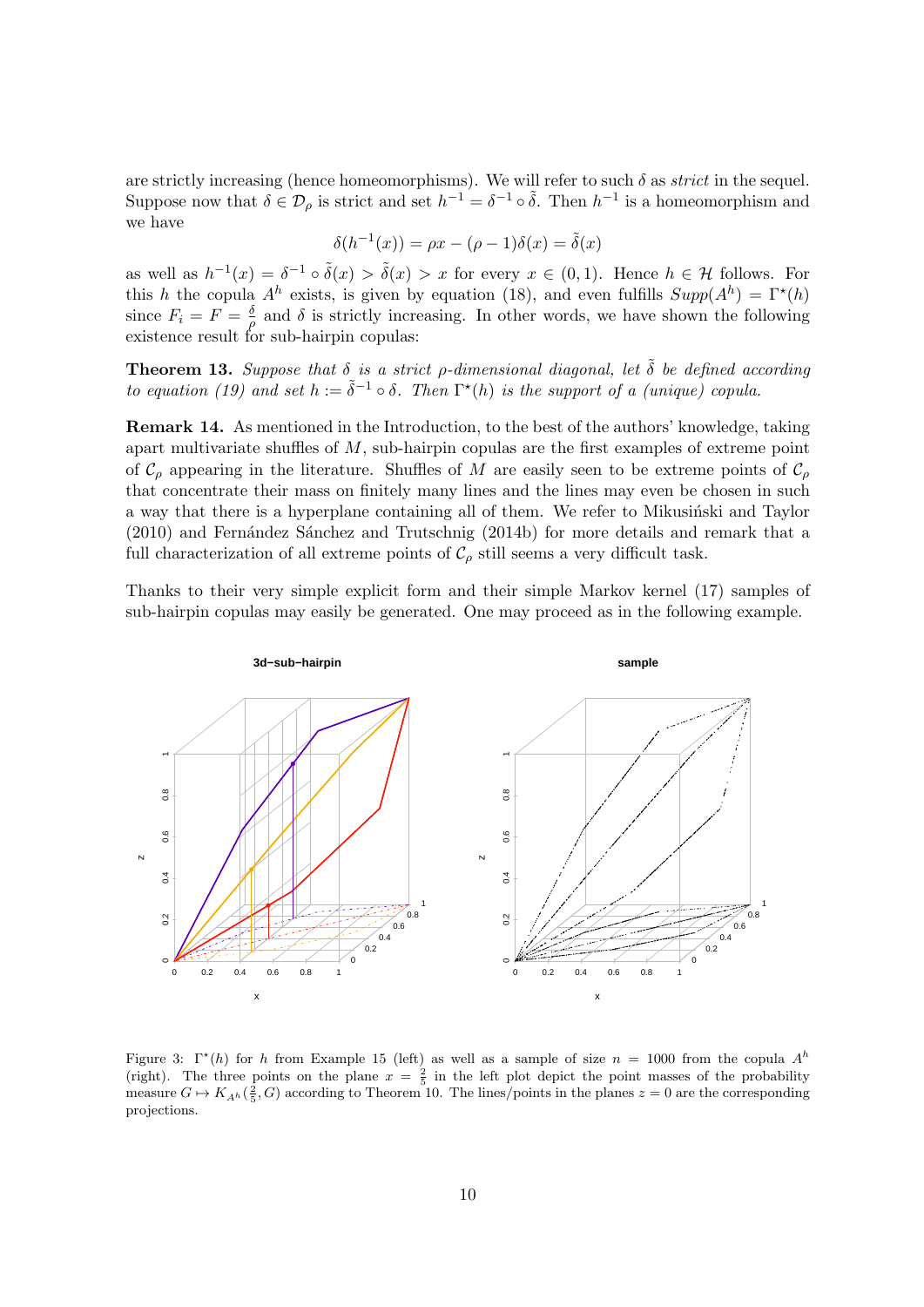**Example 15.** We consider the case  $\rho = 3$  and the diagonal  $\delta \in \mathcal{D}_3$  given by

$$
\delta(x) = \begin{cases} \frac{2}{3}x & \text{if } x \in [0, \frac{1}{2}]\\ \frac{4}{3}x - \frac{1}{3} & \text{if } x \in (\frac{1}{2}, 1]. \end{cases}
$$

Then *δ* fulfills the properties of Theorem 13 and the corresponding homeomorphism *h* is given by

$$
h(x) = \begin{cases} \frac{2}{5}x & \text{if } x \in [0, \frac{1}{2}]\\ \frac{4}{5}x - \frac{1}{5} & \text{if } x \in (\frac{1}{2}, \frac{7}{8}]\\ 4x - 3 & \text{if } x \in (\frac{7}{8}, 1]. \end{cases}
$$

Figure 3 depicts the hairpin  $\Gamma^*(h)$  as well as a sample of size  $n = 1000$  from the copula  $A^h$ , whereby the sample was generated in two steps using the simple form of the Markov kernel (17): First a sample  $x_1, \ldots, x_n$  from  $X \sim \mathcal{U}(0,1)$  is generated, then for given  $x = x_i$ , we randomly draw one of the values

$$
\{(h^{-1}(x), h^{-1}(x)), (h(x), x), (x, h(x))\} \in [0, 1]^2
$$

according to the probabilities  $\left(1 - \frac{2\delta'(x)}{3}\right)$  $\frac{\delta'(x)}{3}, \frac{\delta'(x)}{3}$  $\frac{(x)}{3}, \frac{\delta'(x)}{3}$  $\frac{(x)}{3}$ .

So far in this section we have only studied copulas having support in sub-hairpins  $\Gamma^*(h)$ with  $h \in \mathcal{H}$ . Starting with a homeomorphism *h* fulfilling  $h^{-1} \in \mathcal{H}$  the corresponding set  $\Gamma^*(h) = \bigcup_{i=1}^{\rho} \Gamma^i(h)$  will be called *ρ-dimensional super-hairpin*. Note that in this case we have  $h(x) > x$  for all  $x \in (0,1)$ , so  $h \notin \mathcal{H}$ . We will call  $A \in \mathcal{C}_{\rho}$  *ρ-dimensional super-hairpin copula* if  $Supp(A) \subseteq \Gamma^*(h)$  for some *h* with  $h^{-1} \in \mathcal{H}$ . Given a super-hairpin  $\Gamma^*(h)$  we may ask the same questions about existence and uniqueness of  $\rho$ -dimensional copulas *A* with  $Supp(A) \subseteq \Gamma^*(h)$ and proceed analogously as for sub-hairpins. We will state the corresponding results for super-hairpins now (the proofs are analogous to the sub-hairpin setting) and then shortly discuss a very simple transformation mapping super-hairpin copulas to sub-hairpin copulas and vice versa. To simplify notation  $\mathcal{H}^{-1}$  will denote the family of all *h* with  $h^{-1} \in \mathcal{H}$ . Suppose that  $h \in \mathcal{H}^{-1}$  and that *A* is a *ρ*-dimensional copula fulfilling  $Supp(A) \subseteq \Gamma^*(h)$ . Again we will write

$$
F_i(x) := \mu_A([0, x]^\rho \cap \Gamma^i(h)).\tag{20}
$$

Analogously to the sub-hairpin setting it can shown that all  $F_i$  coincide, that  $F := F_i$  is absolutely continuous and that the following result holds:

**Theorem 16.** Suppose that  $h \in \mathcal{H}^{-1}$ . Then there exists at most one copula  $A \in \mathcal{C}_{\rho}$  with  $Supp(A) \subseteq \Gamma^*(h)$ . Furthermore the function  $F := F_i$  from equation (20) can be expressed in *terms of h as*

$$
F(x) = \sum_{j=1}^{\infty} (-1)^{j+1} \frac{h^{-j}(x)}{(\rho - 1)^j}
$$
 (21)

*and the following interrelation between*  $F$  *and*  $h$  *holds for every*  $x \in [0, 1]$ *:* 

$$
x = F(x) + (\rho - 1)F(h(x))
$$
\n(22)

**Corollary 17.** *If for*  $h \in \mathcal{H}$  *a copula*  $A$  *with*  $Supp(A) \subseteq \Gamma^*(h)$  *exists, then it is an extreme point of*  $\mathcal{C}_o$ *.*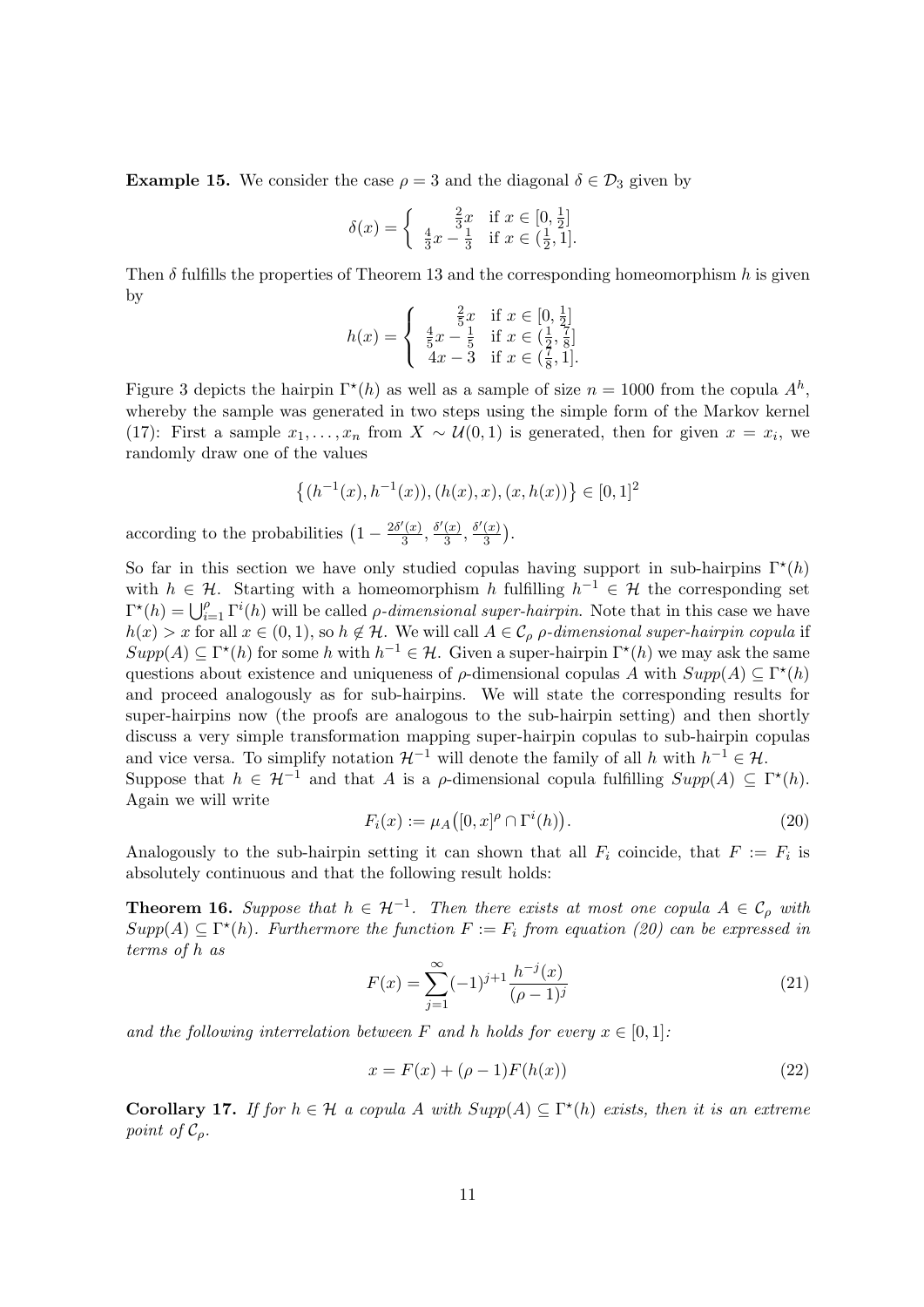**Remark 18.** As a direct consequence of Theorem 16 we will write *A<sup>h</sup>* for the unique copula with  $Supp(A) \subseteq \Gamma^*(h)$  if it exists. Additionally, the diagonal  $\delta_{A^h}$  of  $A^h$  can be expressed as

$$
\delta_{A^h}(x) = \rho F(x) = \rho \sum_{j=1}^{\infty} (-1)^{j+1} \frac{h^{-j}(x)}{(\rho - 1)^j}.
$$
 (23)

As in the sub-hairpin setting, the series in (23) converges absolutely and uniformly on [0*,* 1].

**Theorem 19.** *Suppose that*  $h \in H^{-1}$ , *that*  $\delta \in \mathcal{D}_{\rho}$  *and that*  $F := \frac{1}{\rho} \delta$  *fulfills equation (22) for every*  $x \in [0,1]$ *. Furthermore let*  $w : [0,1] \to [0,1]$  *be a measurable function fulfilling*  $w = F'$ *a.e. Then*  $K : [0,1] \times \mathcal{B}([0,1]^{p-1}) \to [0,1]$ *, defined by* 

$$
K(x, G) = \mathbf{1}_G(h^{-1}(x), \dots, h^{-1}(x)) w(x) + \sum_{i=2}^{\rho} \mathbf{1}_G(x, \dots, x, \underbrace{h(x)}_{(i-1)-th \ coordinate}, x, \dots, x) \frac{1 - w(x)}{\rho - 1}, (24)
$$

*is the Markov kernel of a*  $\rho$ *-stochastic measures whose support is contained in*  $\Gamma^*(h)$ *.* 

Note that, contrary to the sub-hairpin case we do not have any restriction on the derivative *δ ′* of the diagonal *δ* here. Moreover super-hairpin copulas even coincide with diagonal copulas studied by Jaworski (2009) since the following result holds:

**Theorem 20.** Suppose that  $h \in \mathcal{H}^{-1}$  and that  $A^h \in \mathcal{C}_{\rho}$  exists. Then  $A^h$  is given by

$$
A^{h}(x_{1},...,x_{\rho}) = \frac{1}{\rho} \sum_{i=1}^{\rho} \min \left\{ f(x_{\tau^{i}(1)}),...,f(x_{\tau^{i}(\rho-1)}), \delta_{A^{h}}(x_{\tau^{i}(\rho)}) \right\}
$$
(25)

for all  $x_1, \ldots, x_\rho \in [0, 1]$ , whereby  $f(x) = \frac{\rho x - \delta_{A_h}(x)}{\rho - 1}$  for every  $x \in [0, 1]$ .

It has already been shown in Proposition 2.1 in Jaworski (2009) that, given a *ρ*-dimensional diagonal  $\delta$ , all functions A of the form (25) are copulas. As a straightforward consequence we may therefore easily construct copulas whose supports are super-hairpins: Suppose that  $\delta$  is a strictly increasing diagonal fulfilling  $\delta(x) < x$  for all  $x \in (0,1)$  and for which the function  $\delta$  : [0, 1]  $\rightarrow$  [0, 1], defined by

$$
\tilde{\delta}(x) = \frac{\rho x}{\rho - 1} - \frac{\delta(x)}{\rho - 1},\tag{26}
$$

is strictly increasing (hence a homeomorphism) too. Then, using  $\delta = \rho F$  and equation (22), we have

$$
\delta(h(x)) = \tilde{\delta}(x),
$$

implying  $h = \delta^{-1} \circ \tilde{\delta}$ . Considering  $h(x) = \delta^{-1} \circ \tilde{\delta}(x) > \tilde{\delta}(x) > x$  for every  $x \in (0,1)$ , *h* ∈  $H^{-1}$  follows. For this  $h \in H^{-1}$  the copula  $A^h$  exists, is given by equation (20), and even fulfills  $Supp(A^h) = \Gamma^*(h)$ . In other words, we have shown the following existence result for super-hairpin copulas:

**Theorem 21.** *Suppose that*  $\delta$  *is a strictly increasing p-dimensional diagonal fulfilling*  $\delta(x)$   $\leq$ *x* for all  $x \in (0,1)$ *, and for which the function*  $\tilde{\delta} : [0,1] \rightarrow [0,1]$ *, defined by (26), is strictly increasing too. Then for*  $h := \tilde{\delta}^{-1} \circ \delta$ , the super-hairpin  $\Gamma^*(h)$  is the support of a copula.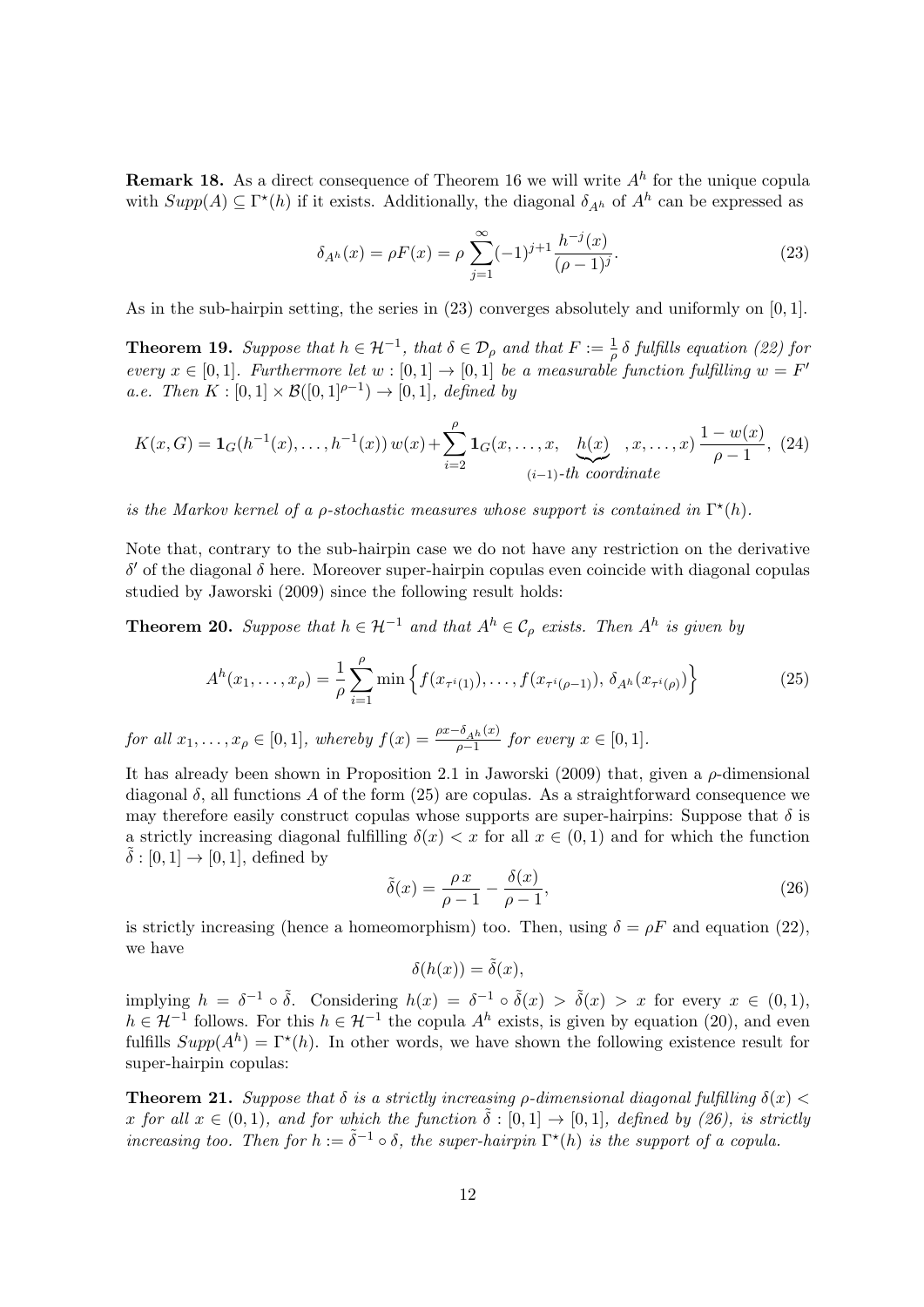**Example 22.** We consider again the case  $\rho = 3$  and the diagonal  $\delta \in \mathcal{D}_3$  given by

$$
\delta(x) = \begin{cases} \frac{2}{3}x & \text{if } x \in [0, \frac{1}{2}]\\ \frac{4}{3}x - \frac{1}{3} & \text{if } x \in (\frac{1}{2}, 1]. \end{cases}
$$

Then  $\delta$  fulfills the properties of Theorem 21 and the corresponding homeomorphism  $h \in \mathcal{D}^{-1}$ is given by

$$
h(x) = \begin{cases} \frac{7}{4}x & \text{if } x \in [0, \frac{2}{7}]\\ \frac{7}{8}x - \frac{1}{4} & \text{if } x \in (\frac{2}{7}, \frac{1}{2}]\\ \frac{5}{8}x - \frac{3}{8} & \text{if } x \in (\frac{1}{2}, 1]. \end{cases}
$$

Figure 4 depicts the hairpin  $\Gamma^*(h)$  as well as a sample of size  $n = 1000$  from the copula  $A^h$ .



Figure 4:  $\Gamma^*(h)$  for *h* from Example 22 (left) as well as a sample of size  $n = 1000$  from the copula  $A^h$ (right). The three points on the plane  $x = \frac{2}{5}$  in the left plot depict the point masses of the probability measure  $G \mapsto K_{A^h}(\frac{2}{5}, G)$  according to Theorem 19. The lines/points in the planes  $z = 0$  are the corresponding projections.

Not surprisingly super-hairpin copulas and sub-hairpin copulas are strongly connected. The isometry  $T : [0,1]^\rho \to [0,1]^\rho$ , defined by

$$
T(x_1,\ldots,x_\rho)=(1-x_1,1-x_2,\ldots,1-x_\rho),
$$

obviously maps  $\mathcal{C}_{\rho}$  into  $\mathcal{C}_{\rho}$ . In fact, the push forward  $\mu^T$  of any  $\rho$ -stochastic measure  $\mu$  is  $\rho$ -stochastic again - if  $(U_1, \ldots, U_\rho)$  has distribution function *A* then  $(1-U_1, \ldots, 1-U_\rho)$  has distribution function  $T(A)$ . Furthermore considering

$$
T(\Gamma^j(h)) = \{(1-z,\ldots,1-z,1-h(z),1-z,\ldots,1-z):z\in[0,1]\}
$$
  
=  $\{(x,\ldots,x,1-h(1-x),x,\ldots,x):x\in[0,1]\}$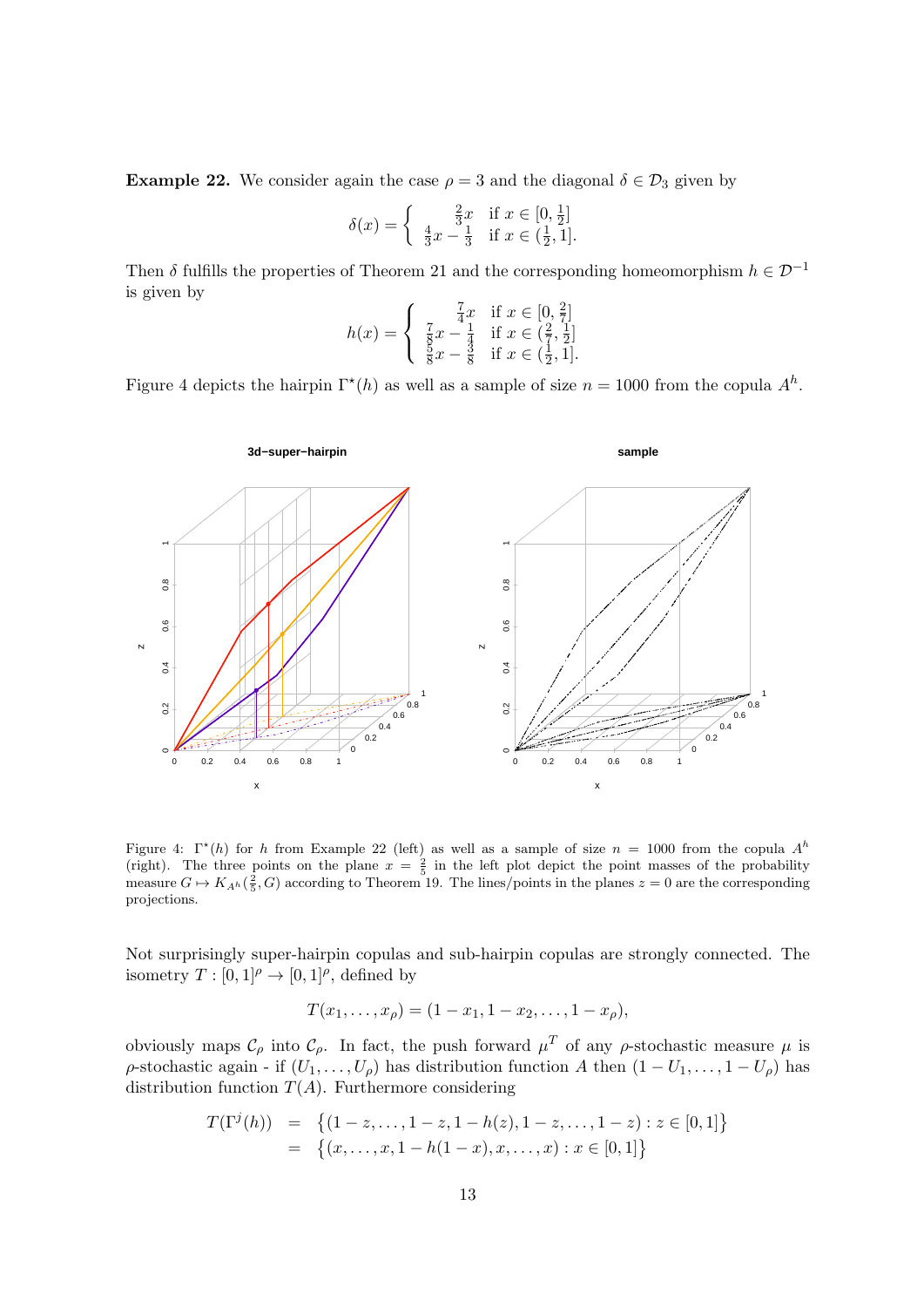and the fact that the mapping  $\Phi$ , defined by  $\Phi(h)(x) := 1 - h(1 - x)$ , maps  $\mathcal{H}^{-1}$  into  $\mathcal{H}$ (and vice versa) it follows immediately that for every super-hairpin  $\Gamma^*(h)$  the set  $T(\Gamma^*(h))$  =  $\Gamma^{\star}(\Phi(h))$  is a sub-hairpin. Consequently there is a one-to-one correspondence between copulas whose support is contained in a super-hairpin and copulas whose support is contained in a sub-hairpin. Considering this, all existence and uniqueness results for super-hairpins follow immediately from the corresponding ones from sub-hairpins. Since, however, the Markov kernel and the explicit form (25) do not follow directly we stated the results for super-hairpins explicitly.

**Example 23.** Consider the homeomorphism  $\Phi(h)$  for *h* from Example 15, i.e.

$$
\Phi(h)(x) = \begin{cases} 4x & \text{if } x \in [0, \frac{1}{8}] \\ \frac{4}{5}x + \frac{2}{5} & \text{if } x \in (\frac{1}{8}, \frac{1}{2}] \\ \frac{2}{5}x + \frac{3}{5} & \text{if } x \in (\frac{1}{2}, 1]. \end{cases}
$$

Then  $\Gamma^*(\Phi(h))$  is a 3-dimensional super-hairpin and  $A := T(A^h)$  is the unique copula fulfilling  $Supp(A) = \Gamma^*(\Phi(h)).$ 

**Remark 24.** Considering Theorem 13 and Theorem 21 it is somehow surprising that the condition for the corresponding  $\rho$ -dimensional diagonal  $\delta$  is much more restrictive in the case of sub-hairpins. In fact, we need  $\delta' \leq \frac{\rho}{\rho}$  $\frac{\rho}{\rho-1}$  a.e. which especially for high dimensions  $\rho$  is a very strong restriction. Considering the afore-mentioned transformations *T,* Φ we may easily check how the diagonals  $\delta_{A^{\Phi h}}$  and  $\delta_{A^h}$  of  $A^{\Phi h}$  and  $A^h$  are interrelated: It is straightforward to verify that for every  $h \in \mathcal{H}^{-1}$ ,  $n \in \mathbb{N}$  and  $x \in [0, 1]$ 

$$
(\Phi h)^{-n}(x) = \Phi(h^{-n})(x)
$$

holds. Having this it follows that for  $h \in \mathcal{H}^{-1}$  we have

$$
\delta_{A^{\Phi h}}(x) = \rho \sum_{j=0}^{\infty} (-1)^j \frac{(\Phi(h))^{-j}(x)}{(\rho - 1)^{j+1}} = \rho \sum_{j=0}^{\infty} (-1)^j \frac{1 - h^{-j}(1 - x)}{(\rho - 1)^{j+1}}
$$
  
\n
$$
= 1 + \rho \sum_{j=0}^{\infty} (-1)^{j+1} \frac{h^{-j}(1 - x)}{(\rho - 1)^{j+1}}
$$
  
\n
$$
= 1 + \frac{\rho}{\rho - 1} \left( -(1 - x) + \sum_{j=1}^{\infty} (-1)^{j+1} \frac{h^{-j}(1 - x)}{(\rho - 1)^j} \right)
$$
  
\n
$$
= 1 - \frac{\rho}{\rho - 1} (1 - x) + \frac{1}{\rho - 1} \delta_{A^h} (1 - x).
$$

In particular, for a.e.  $x \in (0,1)$  we have

$$
\delta'_{A^{\Phi h}}(x)=\frac{\rho}{\rho-1}-\frac{1}{\rho-1}\,\delta'_{A^h}(1-x)
$$

from which we again deduce the restrictive condition  $\delta'_{A^{\Phi h}} \leq \frac{\rho}{\rho - 1}$  $\frac{\rho}{\rho-1}$  a.e. for sub-hairpins. We close the paper with the following remark.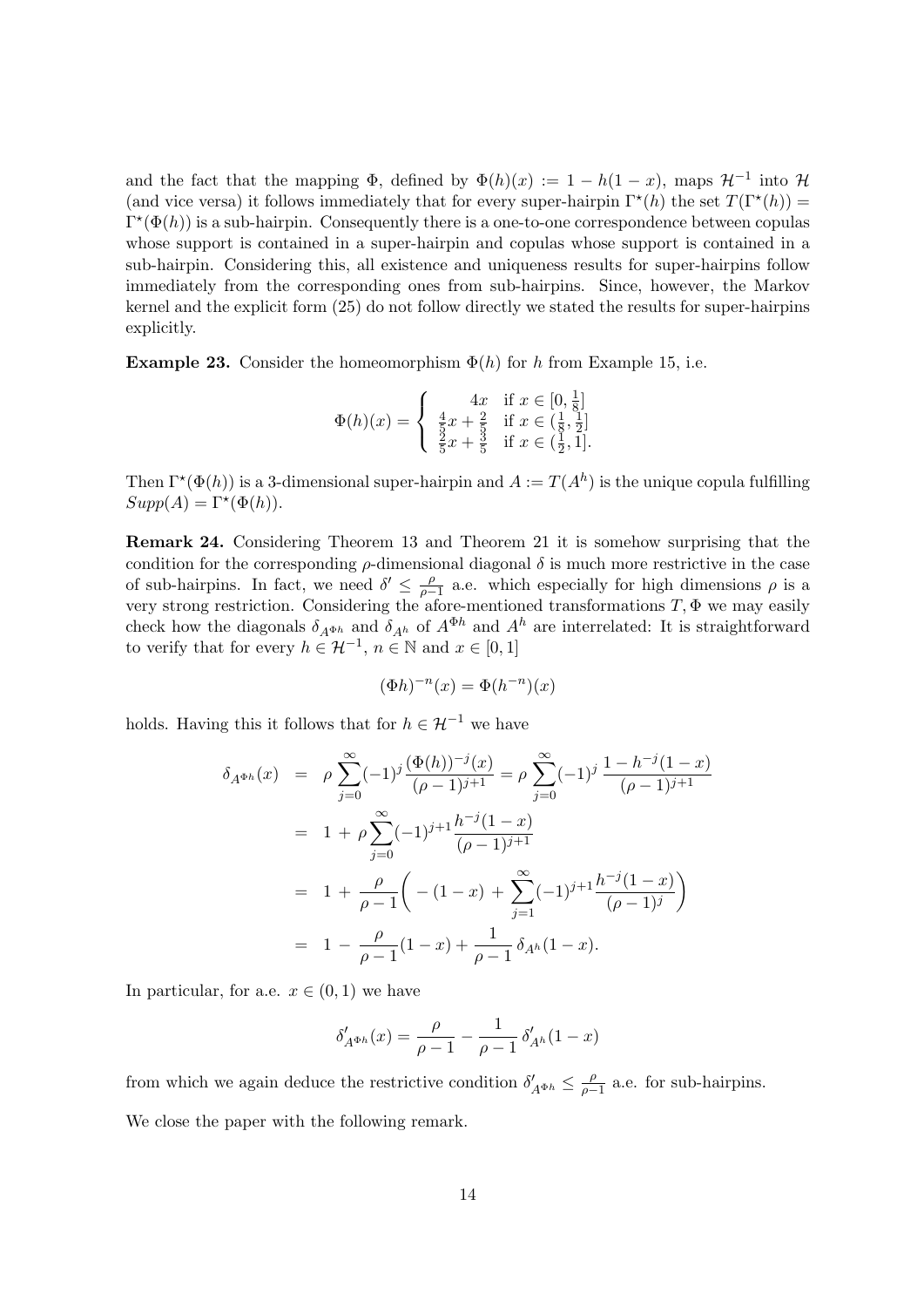**Remark 25.** In case we start with a homeomorphism *h* fulfilling only that there exist finitely or infinitely many (non-degenerated) pairwise disjoint intervals  $(a_i, b_i)$  such that on each interval we either have (i)  $h(x) > x$  or (ii)  $h(x) < x$  or (iii)  $h(x) = x$  for all  $x \in (a_i, b_i)$ then the problem of finding a copula whose support is contained in Γ*<sup>⋆</sup>* (*h*) reduces to finding copulas  $A_i$  whose support is contained in  $\Gamma^*(h_i)$  for all *i*, whereby  $h_i$  is given by

$$
h_i(x) = \frac{h(a_i + (b_i - a_i)x) - h(a_i)}{h(b_i) - h(a_i)}.
$$

Notice that there exists a unique copula A whose support is contained in  $\Gamma^*(h)$  if (and only if) all such  $A_i$  exist (in the positive case the copula  $A$  is then the ordinal sum of all  $A_i$ ).

#### **Acknowledgements**

The first author acknowledges the support of School of Economics and Management, Free University of Bozen-Bolzano, via the project MODEX. The first and the second author have been supported by the Ministerio de Ciencia e Innovacion (Spain) under research project MTM2011-22394.

## **References**

- Ahmad, N., Kim, H. K., McCann, R. J., 2011. Optimal transportation, topology and uniqueness. Bull. Math. Sci. 1 (1), 13–32.
- Birkhoff, G., 1948. Lattice Theory. American Mathematical Society Colloquium Publications, vol. 25, revised edition. American Mathematical Society, New York, N. Y.
- Brown, J. R., 1965. Doubly stochastic measures and Markov operators. Michigan Math. J. 12, 367–375.
- Cuculescu, I., Theodorescu, R., 2001. Copulas: diagonals, tracks. Rev. Roumaine Math. Pures Appl. 46 (6), 731–742.
- Durante, F., Fernández-Sánchez, J., 2012. On the approximation of copulas via shuffles of Min. Statist. Probab. Lett. 82 (10), 1761–1767.
- Durante, F., Fernández-Sánchez, J., Sempi, C., 2012. Sklar's theorem obtained via regularization techniques. Nonlinear Anal. 75 (2), 769–774.
- Durante, F., Sarkoci, P., Sempi, C., 2009. Shuffles of copulas. J. Math. Anal. Appl. 352 (2), 914–921.
- Durante, F., Fernández-Sánchez, J., Pappadá, R., 2014. Copulas, diagonals and tail dependence, to appear in Fuzzy Set Syst. http://dx.doi.org/10.1016/j.fss.2014.03.014
- Fernández Sánchez, F., Trutschnig, W., 2014a. Some members of the class of (quasi-)copulas with given diagonal from the Markov kernel perspective, to appear in Comm. Statist. Theory Methods.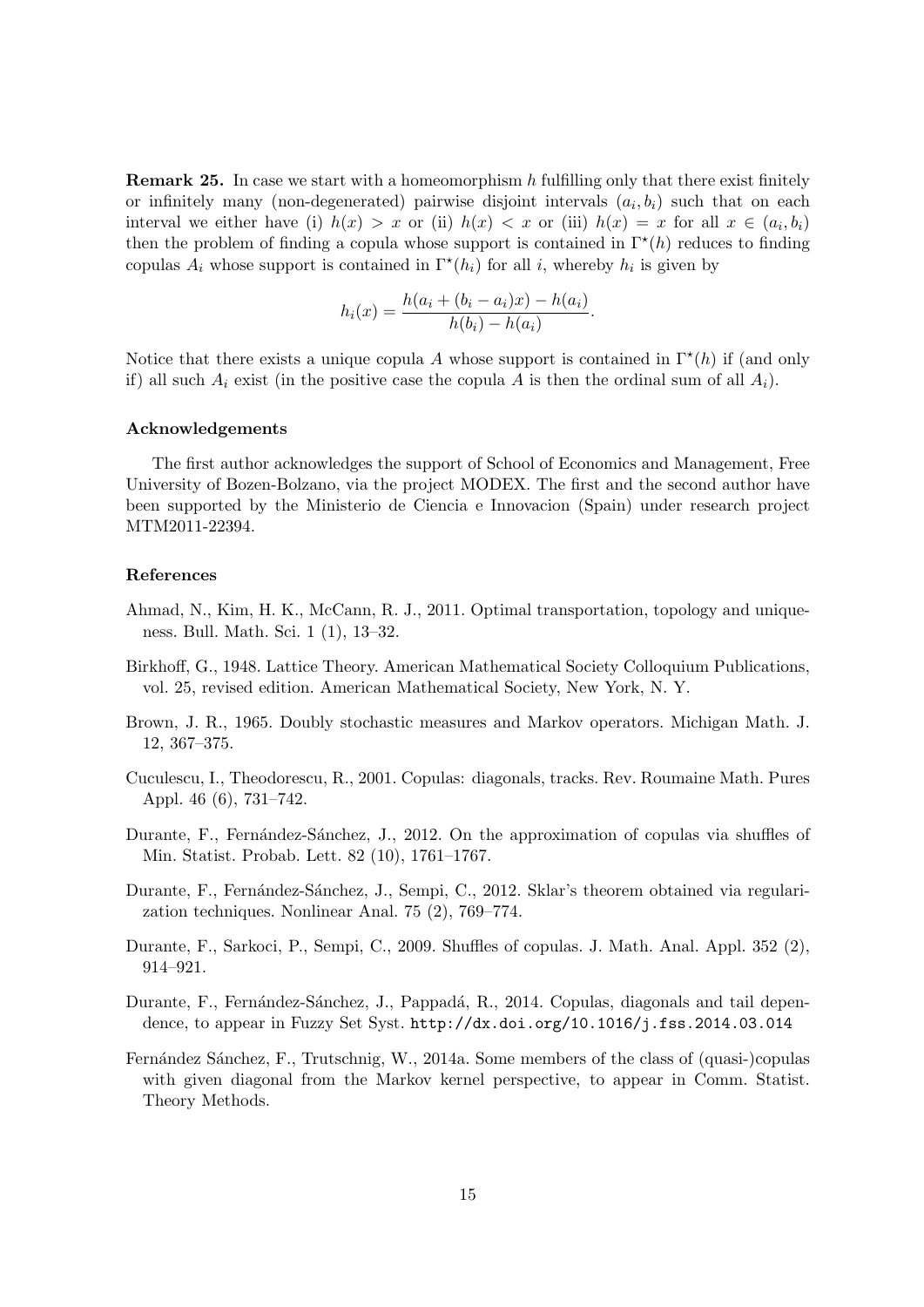- Fernández Sánchez, J., Trutschnig, W., 2014b. Conditioning based metrics on the space of multivariate copulas, their interrelation with uniform and levelwise convergence and Iterated Function Systems, to appear in J. Theor. Probab. http://dx.doi.org/10.1007/s10959-014-0541-4
- Fredricks, G. A., Nelsen, R. B., 1997. Copulas constructed from diagonal sections. In: Beneš, V., Štěpán, J. (Eds.), Distributions with given marginals and moment problems (Prague, 1996). Kluwer Acad. Publ., Dordrecht, pp. 129–136.
- Hestir, K., Williams, S. C., 1995. Supports of doubly stochastic measures. Bernoulli 1 (3), 217–243.
- Jaworski, P., 2009. On copulas and their diagonals. Inform. Sci. 179 (17), 2863–2871.
- Jaworski, P., Durante, F., Härdle, W. K. (Eds.), 2013. Copulae in Mathematical and Quantitative Finance. Vol. 213 of Lecture Notes in Statistics - Proceedings. Springer, Berlin Heidelberg.
- Jaworski, P., Durante, F., Härdle, W. K., Rychlik, T. (Eds.), 2010. Copula Theory and its Applications. Vol. 198 of Lecture Notes in Statistics - Proceedings. Springer, Berlin Heidelberg.
- Jaworski, P., Rychlik, T., 2008. On distributions of order statistics for absolutely continuous copulas with applications to reliability. Kybernetika (Prague) 44 (6), 757–776.
- Kallenberg, O. 1997. Foundations of modern probability. Springer Verlag, New York, Berlin, Heidelberg
- Kamiński, A., Mikusiński, P., Sherwood, H., Taylor, M. D., 1990. Doubly stochastic measures, topology, and latticework hairpins. J. Math. Anal. Appl. 152 (1), 252–268.
- Kaminski, A., Sherwood, H., Taylor, M. D., 1987/88. Doubly stochastic measures with mass on the graphs of two functions. Real Anal. Exchange 13 (1), 253–257.
- Klenke, A. 2007. Probability Theory A Comprehensive Course. Springer Verlag, Berlin, Heidelberg
- Losert, V., 1982. Counterexamples to some conjectures about doubly stochastic measures. Pacific J. Math. 99 (2), 387–397.
- Mai, J.-F., Scherer, M., 2009. Lévy-frailty copulas. J. Multivariate Anal. 72 (3), 385–414.
- Mai, J.-F., Scherer, M., 2012. Simulating copulas. Vol. 4 of Series in Quantitative Finance. Imperial College Press, London, stochastic models, sampling algorithms, and applications.
- Mai, J.-F., Scherer, M., 2013a. Simulating from the copula that generates the maximal probability for a joint default under given (inhomogeneous) marginals. Tech. rep.
- Mai, J.-F., Scherer, M., 2013b. What makes dependence modeling challenging? Pitfalls and ways to circumvent them. Statistics and Risk Modeling 30 (4), 287-306.
- Mikusiński, P., Taylor, M. D., 2010. Some approximations of *n*-copulas. Metrika 72 (3), 385– 414.